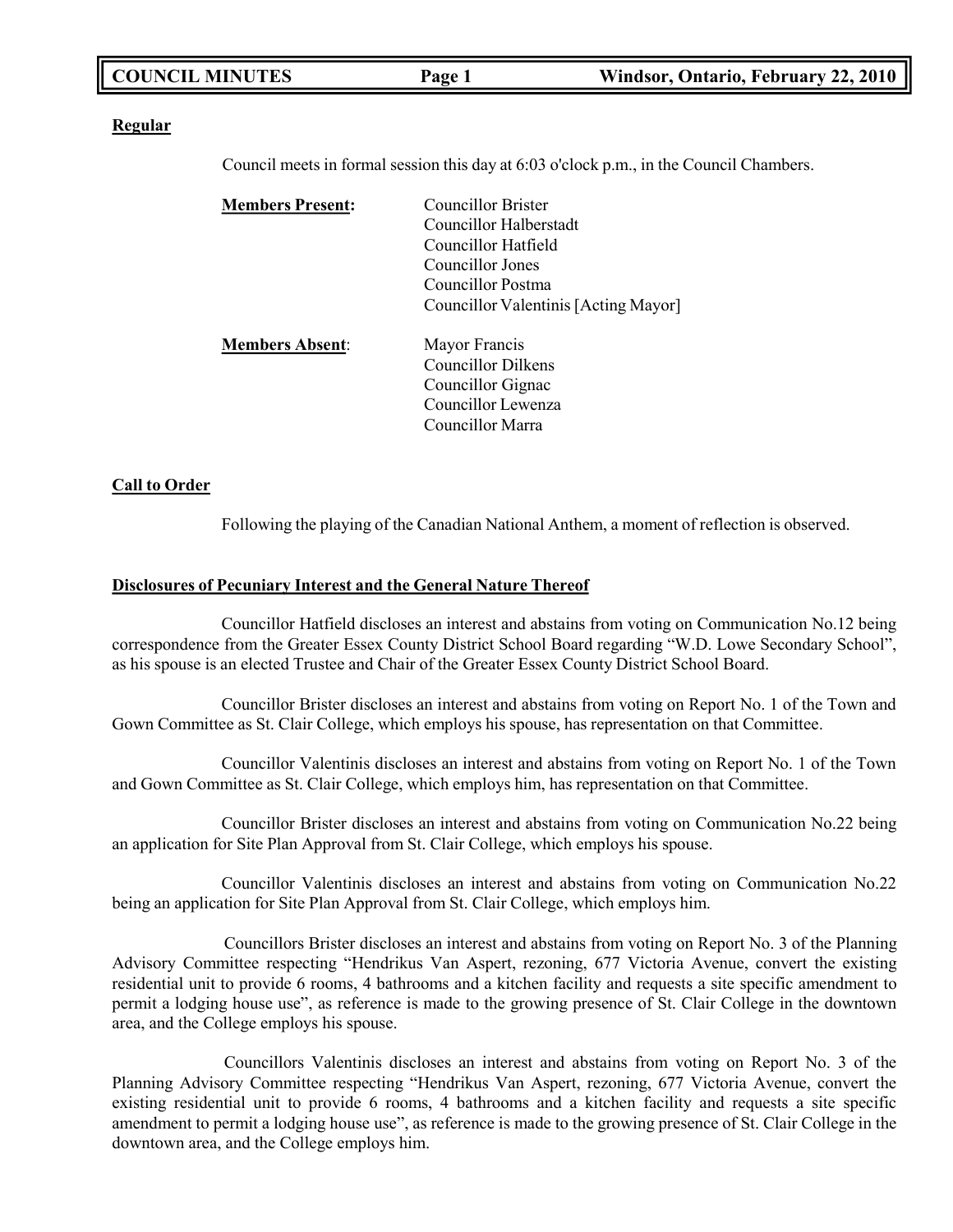# **COUNCIL MINUTES Page 2 February 22, 2010**

#### **Minutes**

Moved by Councillor Halberstadt, seconded by Councillor Hatfield, That the Minutes of the regular meeting of Council held February 8, 2010. **BE ADOPTED**

as presented.

Carried.

#### **Notice of Proclamations**

Canspell Day – February 21, 2010 James and Robert Dunn Week – February 21 – 27, 2010 Rotary International World Peace & Understanding Week – February  $21 - 27$ ,  $2010$ 

### **Committee of the Whole**

Moved by Councillor Postma, seconded by Councillor Hatfield,

That Council do now rise and move into Committee of the Whole with the Acting Mayor presiding for the purpose of dealing with:

- (a) communication items;
- (b) consent agenda;
- (c) hearing requests for deferrals or referrals of any items of business;
- (d) hearing presentations and delegations;
- (e) consideration of business items;
- (f) consideration of Committee reports:
	- (i) **Report of Special In-Camera Meeting or other Committee as may be held prior to Council** (if scheduled);
	- (ii) **Report No. 276 of the Windsor Heritage Committee** of its meeting held January 13, 2010;
	- (iii) **Report No. 1 of the Town & Gown Committee** of its meeting held January 22, 2010; and
- (g) consideration of by-laws 28-2010 through 34-2010 (inclusive).
- Carried.

### **Communications**

Moved by Councillor Postma, seconded by Councillor Jones,

**M62–2010** That the following Communication Items 1 to 9, 11 to 13, 15 to 25 and 27 to 31 inclusive, as set forth in the Council Agenda **BE REFERRED** as noted except Communication No. 26 which is to be dealt with at the request for deferrals stage of the meeting, and Communication No. 10 and 14 which are dealt with as follows:

### **Communication No.10:**

Moved by Councillor Brister, seconded by Councillor Hatfield,

**M63-2010** That the sponsorship request from the Faculty of Law, University of Windsor dated February 1, 2010 regarding "Private Property, Planning, and the Public Interest – 11-12 March, 2010", **BE NOTED AND FILED.**

Carried.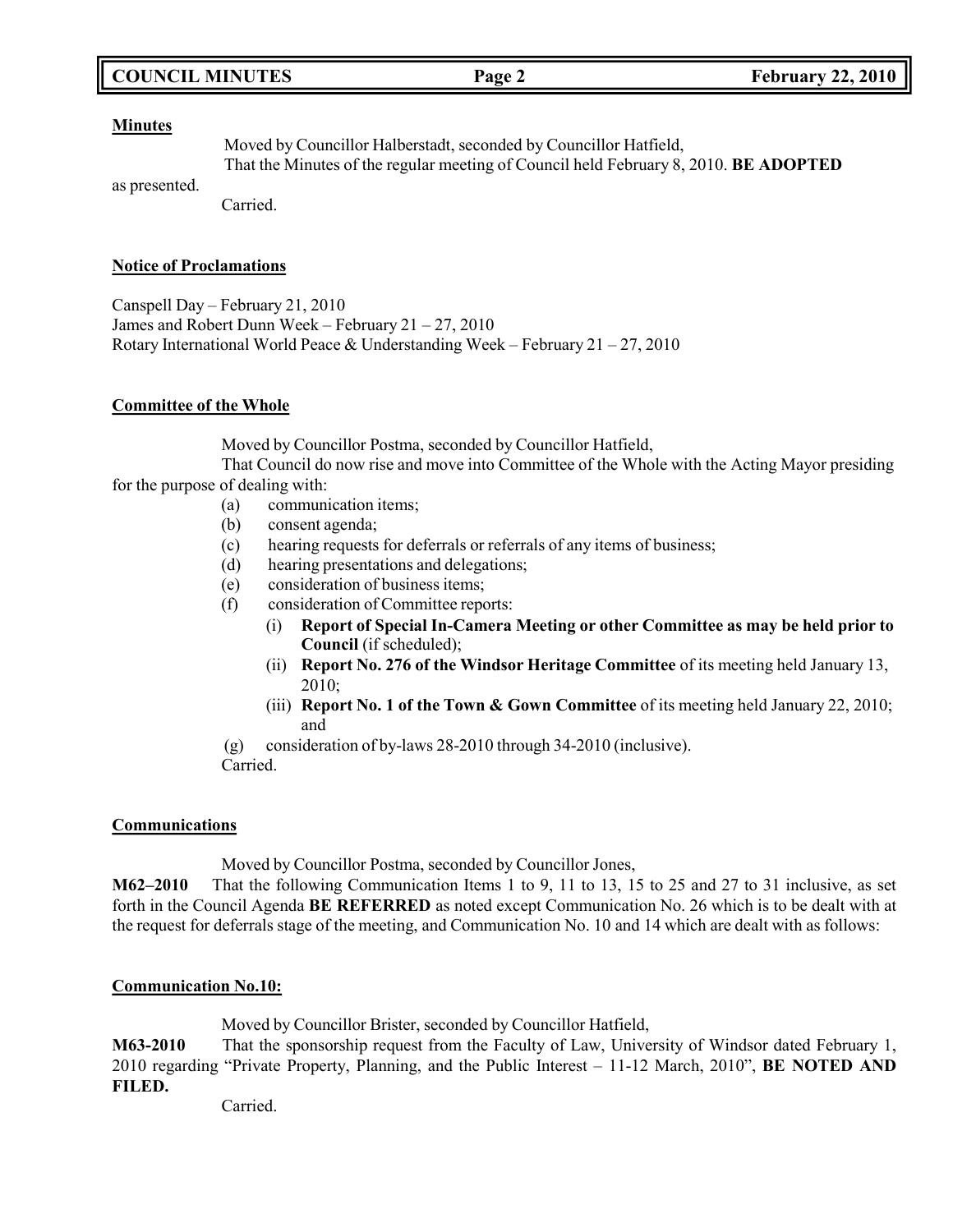**COUNCIL MINUTES Page 3 February 22, 2010**

# **Communication No.14:**

Moved by Councillor Hatfield, seconded by Councillor Postma,

**M64-2010** That the correspondence (Communication No. 14 at the February 22, 2010 Council Meeting) from the University of Windsor dated January 28, 2010 respecting "Odette RoundTable 2010 Conference" **BE REFERRED** to 2010 Budget Deliberation Process.

Carried.

| <b>Item</b>    | From               | <b>Description</b>                                                     |
|----------------|--------------------|------------------------------------------------------------------------|
|                |                    | Certificate of Approval - Municipal and Private Sewage Works -         |
|                |                    | <b>Construct Sanitary Sewers on Walker Road</b>                        |
|                | Ministry of the    | <b>City Engineer</b>                                                   |
| $\mathbf{1}$   | Environment        | <b>Executive Director of Operations</b>                                |
|                |                    | <b>Manager of Environmental Services</b>                               |
|                |                    | Note & File                                                            |
|                |                    | <b>SW2010</b>                                                          |
|                |                    | Letter Regarding Arbitration Process and 'Ability to Pay'              |
|                |                    | <b>Executive Director of Human Resources</b>                           |
|                | Association of     | <b>City Clerk</b>                                                      |
| $\overline{2}$ | Municipalities of  | <b>Chief Financial Officer &amp; City Treasurer</b>                    |
|                | Ontario (AMO)      | <b>Chief Administrative Officer</b><br>Note & File                     |
|                |                    | <b>ASU2010</b><br><b>MMA2010</b>                                       |
|                | Association of     | AMO Report to Members on January 2010 Board Meeting                    |
| 3              | Municipalities of  | Note & File                                                            |
|                | Ontario (AMO)      | <b>MMA2010</b>                                                         |
|                |                    | AMO Releases Municipal Gas Tax Agreement Amendment                     |
|                |                    | <b>Chief Financial Officer &amp; City Treasurer</b>                    |
|                | Association of     | <b>General Manager of Transit Windsor</b>                              |
| $\overline{4}$ | Municipalities of  | <b>City Engineer</b>                                                   |
|                | Ontario (AMO)      | Note & File                                                            |
|                |                    | GM/9037                                                                |
|                |                    | Bill 236, an Act to Amend the Pension Benefits Act                     |
|                | Association of     | <b>Executive Director of Human Resources</b>                           |
| 5              | Municipalities of  | <b>City Clerk</b>                                                      |
|                | Ontario (AMO)      | Chief Financial Officer & City Treasurer                               |
|                |                    | Note & File                                                            |
|                |                    | <b>MMA2010</b>                                                         |
|                | Association of     | Buy American Deal Opens Municipal Procurement                          |
| 6              | Municipalities of  | <b>City Solicitor</b><br>Note & File                                   |
|                | Ontario (AMO)      | <b>MMA2010</b>                                                         |
|                |                    | Notice of Completion of the Draft Environmental Study Report Supply to |
|                |                    | <b>Essex County Transmission Reinforcement</b>                         |
|                |                    | <b>City Planner</b>                                                    |
| $\overline{7}$ | Hydro One Networks | <b>City Engineer</b>                                                   |
|                | Inc.               | <b>Enwin Utilities</b>                                                 |
|                |                    | Note & File                                                            |
|                |                    | <b>MU2010</b>                                                          |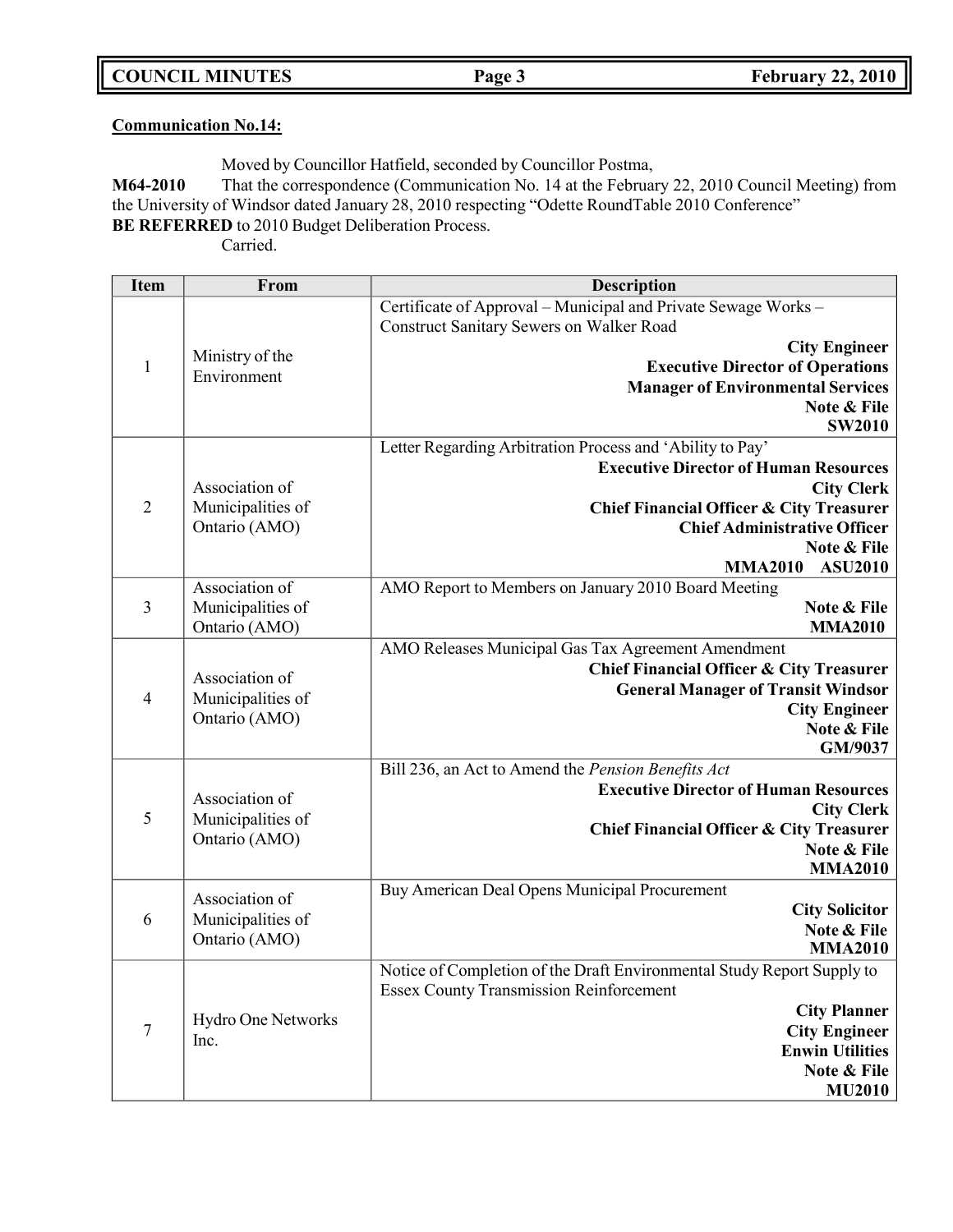# **COUNCIL MINUTES Page 4 February 22, 2010**

| 8  | Essex-Windsor Solid                           | Minutes of the Essex-Windsor Solid Waste Authority Board Meeting -<br>January 13, 2010                                                           |
|----|-----------------------------------------------|--------------------------------------------------------------------------------------------------------------------------------------------------|
|    | Waste Authority                               | Note & File<br>EI2010                                                                                                                            |
|    |                                               | Letter of Thanks Regarding City of Windsor Support of Windsor Heritage<br><b>Committee's Grant Recommendation</b>                                |
|    | <b>Assumption Heritage</b>                    | <b>City Planner</b>                                                                                                                              |
| 9  | <b>Trust National</b><br>Foundation           | <b>Heritage Planner</b><br><b>Windsor Heritage Committee</b>                                                                                     |
|    |                                               | Note & File                                                                                                                                      |
|    |                                               | <b>MB2010</b>                                                                                                                                    |
|    |                                               | "Private Property, Planning, and the Public Interest" 11-12 March 2010,                                                                          |
| 10 | Faculty of Law,<br>University of Windsor      | Faculty of Law, University of Windsor<br><b>COUNCIL DIRECTION REQUESTED</b>                                                                      |
|    |                                               | <b>ACOC2010</b>                                                                                                                                  |
|    |                                               | Conservation Authorities in Ontario - Land Management in Ontario                                                                                 |
| 11 | Land Use Council                              | <b>City Planner</b>                                                                                                                              |
|    |                                               | Note & File<br><b>GCE2010</b>                                                                                                                    |
|    |                                               | W.D. Lowe Secondary School - 874 Giles Boulevard East, Windsor,                                                                                  |
|    | <b>Greater Essex County</b>                   | Ontario - Declaration of Surplus Property                                                                                                        |
| 12 | <b>District School Board</b>                  | <b>City Solicitor</b>                                                                                                                            |
|    |                                               | Note & File<br><b>ME2010</b>                                                                                                                     |
|    |                                               | Pitch-In Ontario                                                                                                                                 |
|    |                                               | <b>City Engineer</b>                                                                                                                             |
| 13 | Pitch-In Ontario                              | <b>Executive Director of Operations</b>                                                                                                          |
|    |                                               | <b>Manager of Environmental Services</b><br>Note & File                                                                                          |
|    |                                               | <b>SR2010</b>                                                                                                                                    |
|    |                                               | Odette Roundtable 2010 Conference - University of Windsor (Deferred at                                                                           |
|    |                                               | the February 8, 2010 Council meeting to allow for additional discussions                                                                         |
|    | Chief of Staff, Office of                     | with the University of Windsor regarding other options available for<br>consideration) [Clerk's Note: Professor Georgie (Faculty Advisor to      |
| 14 | the Mayor                                     | Roundtable 2010) and Andre Capaldi (Student Chair) will be available for                                                                         |
|    |                                               | questions regarding the roundtable or the sponsorship]                                                                                           |
|    |                                               | <b>COUNCIL DIRECTION REQUESTED</b>                                                                                                               |
|    |                                               | <b>ACOC2010</b><br>Education Assistance Program - Response to Council Inquiry                                                                    |
|    |                                               | <b>Executive Director of Human Resources</b>                                                                                                     |
| 15 | Windsor Public Library                        | Note & File                                                                                                                                      |
|    |                                               | AS2010                                                                                                                                           |
|    | Executive Director of<br>Housing & Children's | Closure of Public Child Care Centres                                                                                                             |
| 16 | Services; and Shannon                         | <b>Community Development &amp; Health Commissioner</b>                                                                                           |
|    | Porcellini, Parents for                       | Note & File<br><b>SS2010</b>                                                                                                                     |
|    | Public Child Care                             |                                                                                                                                                  |
|    | Supervisor of                                 | Application of Grand Central Business Park Inc. for Site Plan approval to<br>permit a warehouse and outdoor storage located at 3035 Pillette Rd. |
| 17 | Development                                   | Note & File                                                                                                                                      |
|    | <b>Application Teams</b>                      | ZS/10581                                                                                                                                         |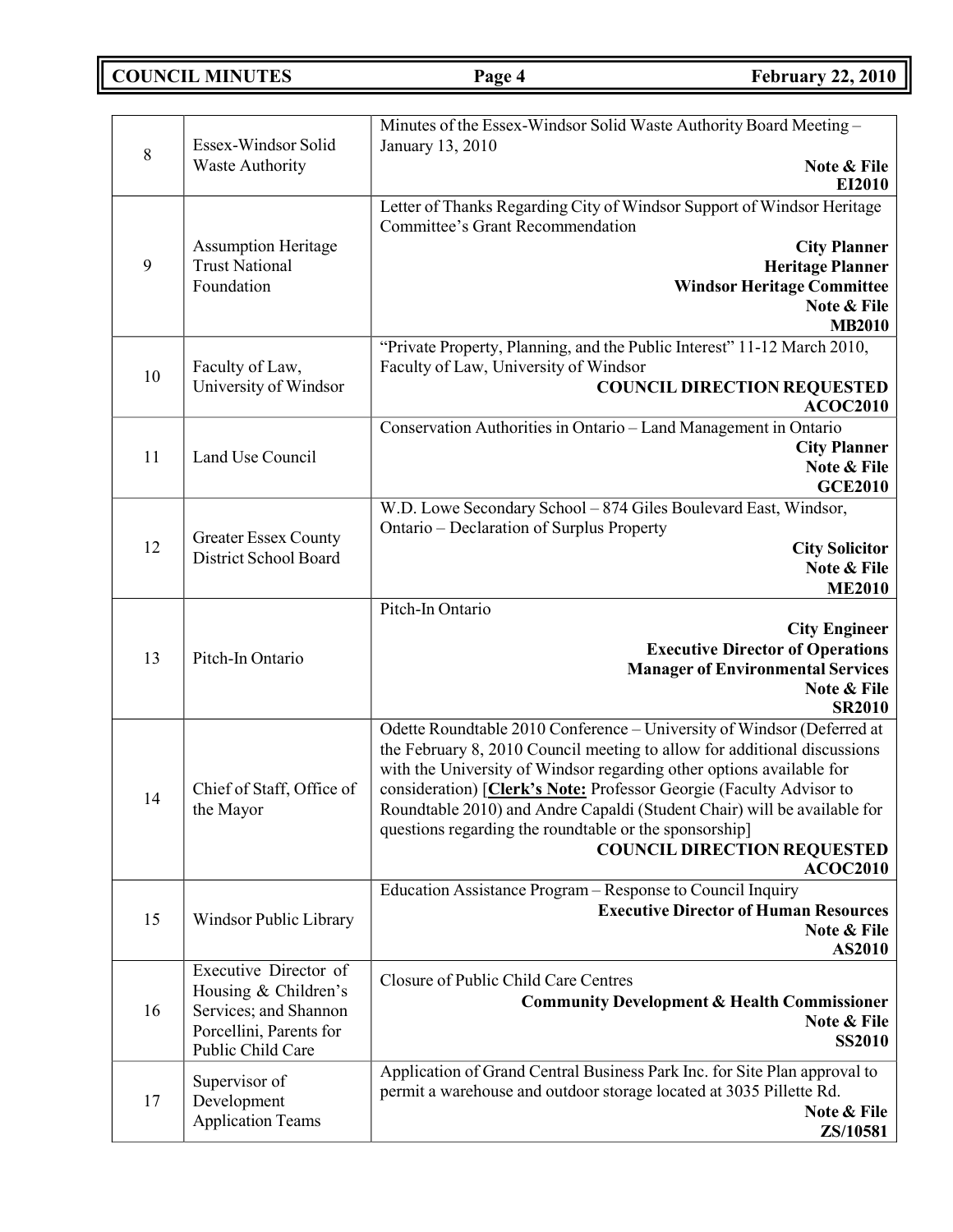**COUNCIL MINUTES Page 5 February 22, 2010**

| 18 | Supervisor of<br>Development<br><b>Application Teams</b>            | Application of Grand Central Business Park Inc. for Site Plan approval to<br>permit a warehouse and outdoor storage located at 3035 Pillette Rd.<br>Note & File                                                                                               |
|----|---------------------------------------------------------------------|---------------------------------------------------------------------------------------------------------------------------------------------------------------------------------------------------------------------------------------------------------------|
| 19 | Supervisor of<br>Development<br><b>Application Teams</b>            | ZS/10580<br>Application of Matteo Sauro, Edward Facca, Diego Danelon, Antonietta<br>(Toni) Danelon & John Paul Corrent for Site Plan approval to permit a<br>parking lot located at Glengarry Ave.<br>Note & File                                             |
| 20 | Supervisor of<br>Development<br><b>Application Teams</b>            | ZS/10579<br>Application of MRB Hardwares of Windsor Ltd. for Site Plan approval to<br>permit commercial - hardware store located at 3930 Seminole St. / 1482<br>Aubin Rd.<br>Note & File<br>ZS/10584                                                          |
| 21 | Supervisor of<br>Development<br><b>Application Teams</b>            | Application of City of Windsor - Corporate Projects for Site Plan<br>approval to permit Windsor Fire Station Number 7 located at 1380<br>Matthew Brady Blvd.<br>Note & File<br>ZS/10585                                                                       |
| 22 | Supervisor of<br>Development<br><b>Application Teams</b>            | Application of St. Clair College for Site Plan approval to permit College -<br>Parking Lot located at 2000 Talbot West<br>Note & File<br>ZS/10578                                                                                                             |
| 23 | Supervisor of<br>Development<br><b>Application Teams</b>            | Application of Eco Developments Windsor Inc. for Site Plan amendment<br>to permit moving Buildings, Communication Tower, garbage bins, as well<br>as bicycle and parking spaces, on properties located at 5950 & 6000<br>Rhodes Dr.<br>Note & File<br>ZS/9599 |
| 24 | Manager of<br>Development                                           | Application of MRB Hardware of Windsor for zoning amendment to<br>permit commercial uses for lands located at 1482 Aubin Road<br>Note & File<br>ZB/10590                                                                                                      |
| 25 | City Engineer                                                       | Installation of Gas Lines - Bayswater Crescent - Resident Petition -<br>M430-2009<br>Note & File<br>ACO/10546                                                                                                                                                 |
| 26 | City Clerk                                                          | En Win Utilities Ltd. Public Relations and Communications Consulting<br>Services RFP $#2010-001$<br>Note & File<br><b>APR2010</b>                                                                                                                             |
| 27 | <b>AMO</b> Conference Team<br>Windsor-Essex Task<br>Force Committee | Minutes of meeting held February 4, 2010 ( <i>previously distributed</i> for<br>members of Council only) (copy available upon request)<br>Note & File<br><b>MB2010</b>                                                                                        |
| 28 | Windsor-Essex County<br><b>Environment Committee</b>                | Minutes of meeting held February 4, 2010 ( <i>previously distributed</i> for<br>members of Council only) (copy available upon request)<br>Note & File<br><b>MB2010</b>                                                                                        |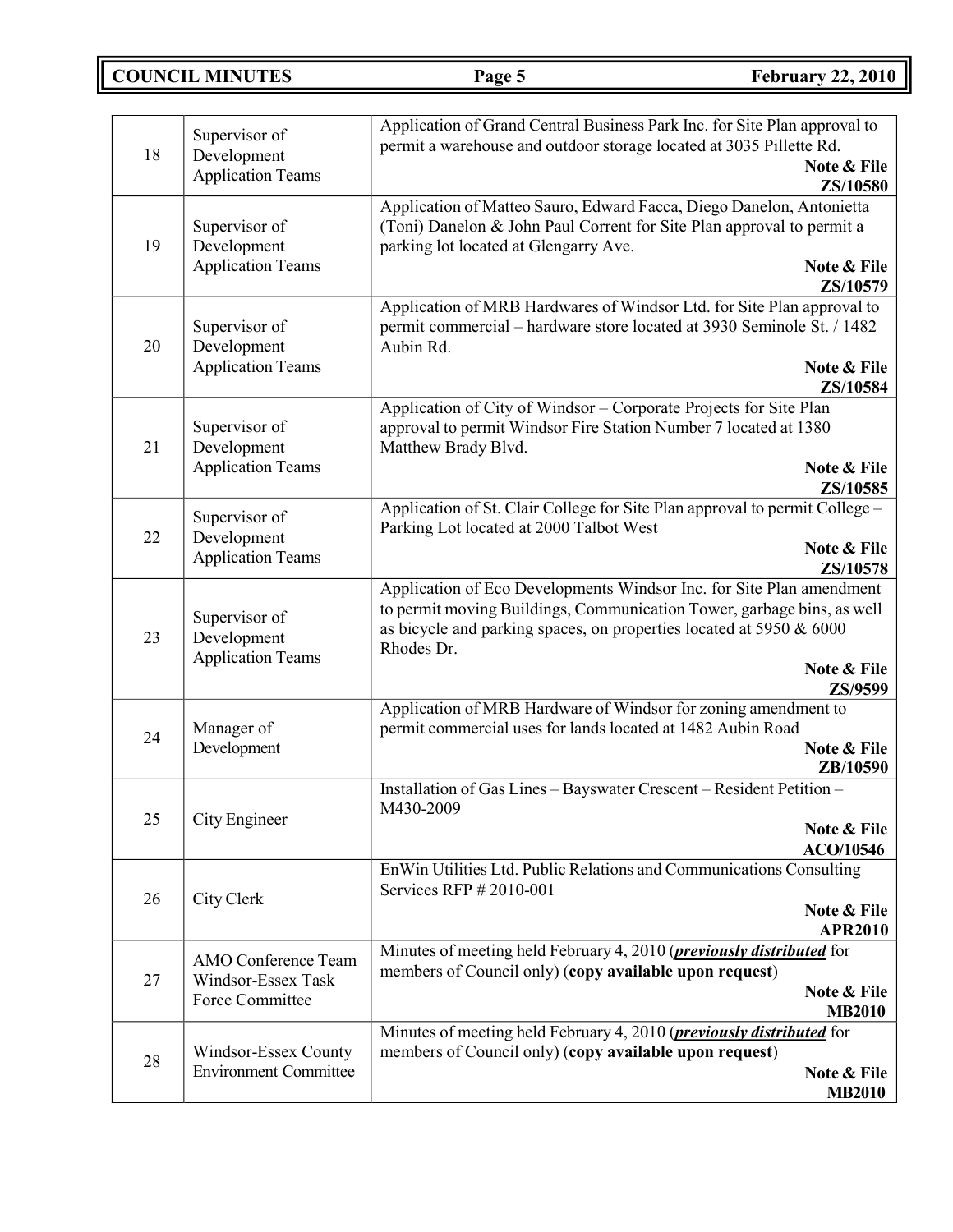**COUNCIL MINUTES Page 6 February 22, 2010**

| 29 | Mayor's Youth<br><b>Advisory Committee</b>                                | Minutes of meeting held January 27, 2010 ( <i>previously distributed</i> for<br>members of Council only) (copy available upon request)                                  |
|----|---------------------------------------------------------------------------|-------------------------------------------------------------------------------------------------------------------------------------------------------------------------|
|    |                                                                           | Note & File<br><b>MB2010</b>                                                                                                                                            |
| 30 | Lou Romano Water<br><b>Reclamation Plant</b><br><b>Steering Committee</b> | Minutes of meeting held March 6, 2009 ( <i>previously distributed</i> for<br>members of Council only) (copy available upon request)<br>Note & File<br><b>MB2010</b>     |
| 31 | Windsor Heritage<br>Committee                                             | Minutes of meeting held February 10, 2010 ( <i>previously distributed</i> for<br>members of Council only) (copy available upon request)<br>Note & File<br><b>MB2010</b> |

Carried.

Councillor Hatfield discloses an interest and abstains from voting on Communication No. 12. Councillors Brister and Valentinis disclose and interest and abstain from voting on Communication No. 22.

### **Consent Agenda**

Moved by Councillor Hatfield, seconded by Councillor Halberstadt,

That the following Consent Agenda and the recommendations contained in the administrative reports **BE APPROVED** as amended:

- Item 3 Sponsorship of Ontario Municipal Administrators' Association (OMAA) Spring Conference hosted by Windsor Essex, April 28 to 30, 2010
- Item 4 Initiation of Construction of Curbs and Gutters and Boulevard Restoration on Lloyd George Boulevard from Rose Street to Grand Boulevard
- Item 6 Lou Romano Water Reclamation Plant Expansion Project Award of Tender for the Administration Building Modifications and Process Improvements (Tender 106-09)
- Item 7 Recommended Projects Capital Funding Component of the Canada-Ontario Affordable Housing Program Extension 2009 (COAHPE)
- Item 9 Bridge Rehabilitation Lauzon and Bruce Structures Tender #09-10
- Item 10 Computerized Traffic Signal System (CTSS)/Advanced Traffic Management System (ATMS) Controller and Communications System Upgrade – Pilot Project

Carried.

### **Deferrals and/or Referrals and Withdrawals**

## **PAC 2 Zeno Hadadean, rezoning, 3501 Victoria Boulevard, to permit vehicular access to a garage from Beals Street West**

### **Karl Tanner, agent for the Applicant**

Karl Tanner, agent for the Applicant, appears before Council to request that the matter regarding "Zeno Hadadean, rezoning, 3501 Victoria Boulevard, to permit vehicular access to a garage fro Beals Street West" be deferred to the March 29, 2010 meeting of Council to allow for the collection of additional background information that may be of importance to Council in the decision making process, and to allow for Councillor Dilkens to be in attendance. Based on this request, Council agrees to defer the matter to the March 29, 2010 meeting of Council.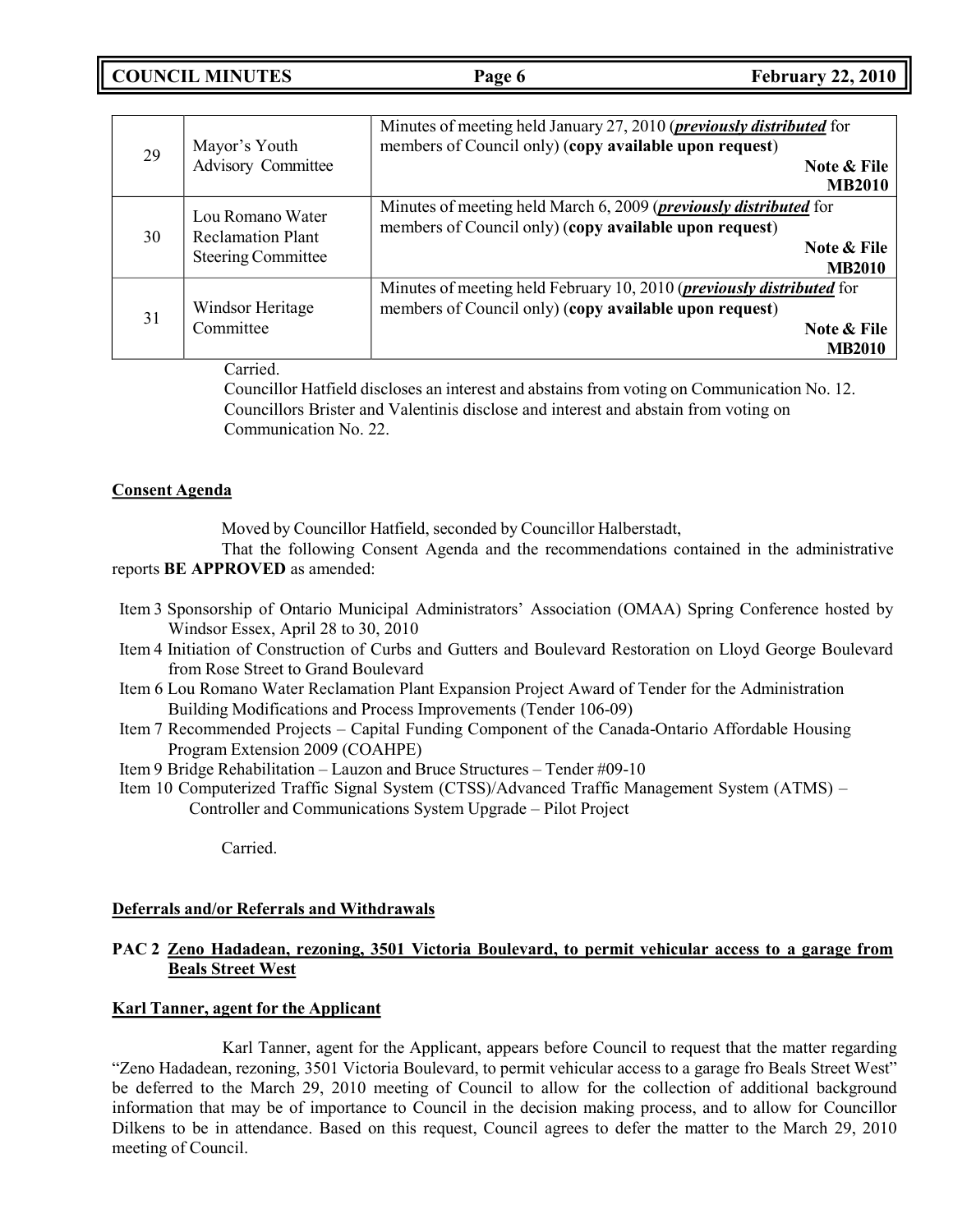**COUNCIL MINUTES Page 7 February 22, 2010**

# **Communication No. 26 – "EnWin Utilities Ltd. Public Relations and Communication Consulting Services RFP #2010-001"**

Moved by Councillor Halberstadt, seconded by Councillor Jones,

**M65-2010** That the report of the City Clerk dated February 17, 2010 entitled "EnWin Utilities Ltd. Public Relations and Communications Consulting Services RFP#2010-001" (Communication No. 26 on the February 22, 2010 Agenda) **BE DEFERRED** to the March 8, 2010 meeting of Council as a regular agenda item, to allow for delegations as requested by Mr. Al Nelman, and further, that Administration also provide a verbal response in terms of similar possibilities for Police, Fire and Transit and other agencies.

> Carried. Councillor Hatfield voting nay.

## **Item 1 – Response to CQ107-2009, 3945 Matchette Road**

### **Deanna Lavery, Ward 2 resident**

Deanna Lavery, Ward 2 resident, appears before Council to speak in support of a two-week deferral to allow for all parties to exchange and review additional information pertaining to the response to CQ107- 2009 involving 3945 Matchette Road.

### **Elaine Whitmore, Executive Director, John McGivney Children's Centre**

Elaine Whitmore, Executive Director, John McGivney Children's Centre, appears before Council to speak in support of a two-week deferral to allow for all parties to exchange and review additional information pertaining to the response to CQ107-2009 involving 3945 Matchette Road.

At the request of Councillor Jones, this matter is being deferred to the March 8, 2010 meeting of Council to allow for all the involved parties to exchange further information regarding 3945 Matchette Road.

### **Presentations & Delegations:**

#### **DELEGATIONS**

**KFJ Holdings Ltd., rezoning, 3215 Jefferson Avenue, to permit the following additional uses: athletic or sports facility; club; health studio; entertainment and recreation; private hall; garden center; microbrewery; self-storage**

#### **Erica Krygsman, Solicitor representing KFJ Holdings Ltd.**

Erica Krygsman, Solicitor representing KFJ Holdings Ltd., appears before Council and is available for questions with regards to the request for rezoning at 3215 Jefferson Avenue, to permit the following additional uses: athletic or sports facility; club; health studio; entertainment and recreation; private hall; garden centre; microbrewery; self storage.

# **ZB/10511 PAC 1**

(For final disposition of this matter, see Clause **CR72/2010** in Schedule "A" attached hereto.)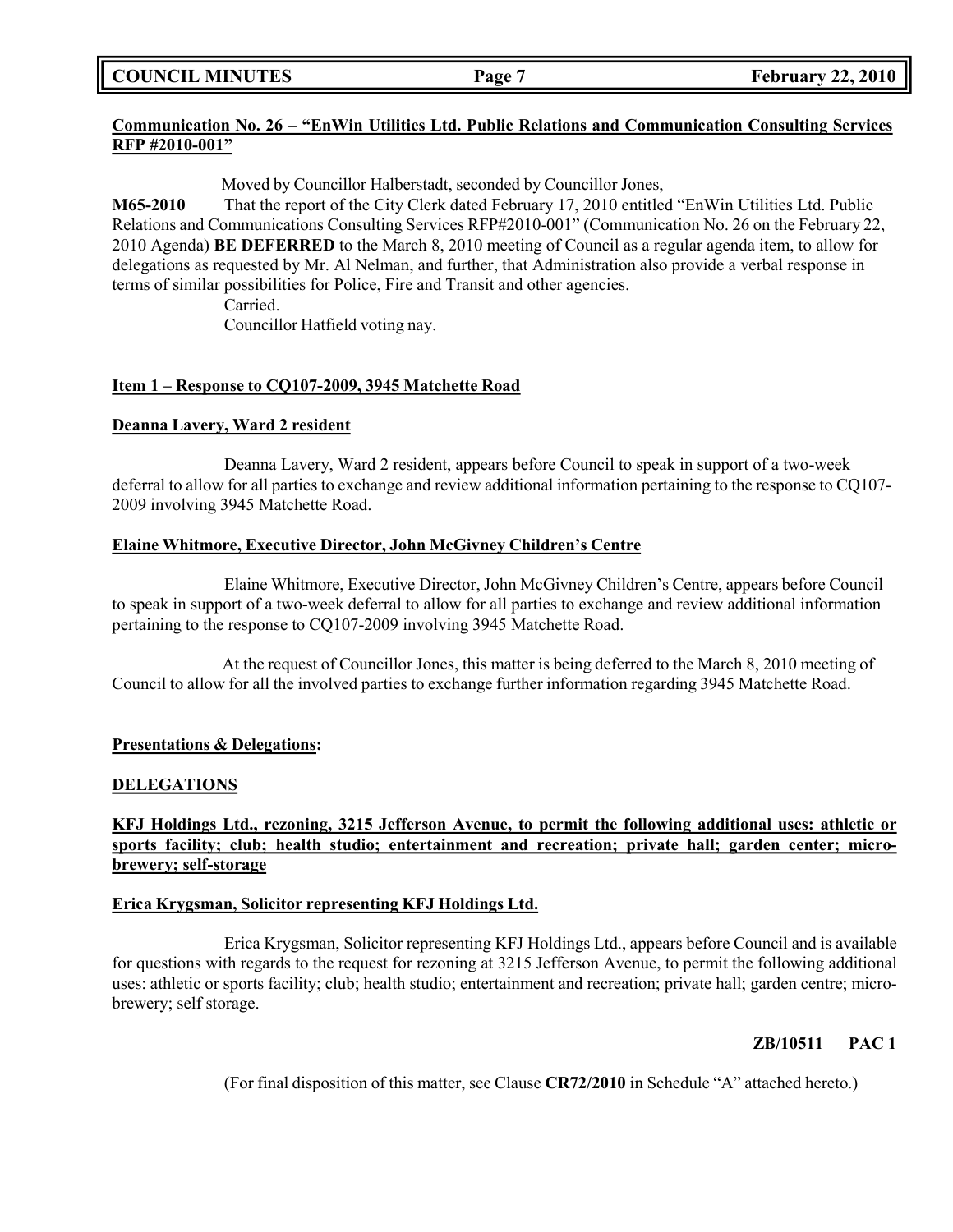### **COUNCIL MINUTES Page 8 February 22, 2010**

# **Residential Rehabilitation Assistance Program (RRAP)**

# **Nicole Logan, Ward 3 resident**

Nicole Logan, Ward 3 resident**,** appears before Council to state that she has personal experiences and concerns related to the Residential Rehabilitation Assistance Program (RRAP), and would be in support of discussing the matter with members of administration.

# **SB/10486 2**

(For final disposition of this matter, see Clause **CR63/2010** in Schedule "A" attached hereto.)

# **Hendrikus Van Aspert, rezoning, 677 Victoria Avenue, convert the existing residential unit to provide** 6 rooms, 4 bathrooms and a kitchen facility and requests a site specific amendment to permit a lodging **house use**

# **Dave Couvillion, Board Member, Downtown Residents Association**

Dave Couvillion, Board Member, Downtown Residents Association, appears before Council to speak in opposition to the rezoning application for 677 Victoria Avenue to convert the existing residential unit to provide 6 rooms, 4 bathrooms and a kitchen facility and an amendment to permit a lodging house use, stating that another lodging house is not needed due to high vacancy rates that are already in existence, and that approval of this would be detrimental to the existing neighbourhood.

# **Jonathon Gillespie, Ward 2 resident**

Jonathon Gillespie, Ward 2 resident, appears before Council to speak in opposition to the rezoning application for 677 Victoria Avenue to convert the existing residential unit to provide 6 rooms, 4 bathrooms and a kitchen facility and an amendment to permit a lodging house use, stating that the neighbourhood is at a critical point at the present time, due to a slow deterioration and is concerned that a lodging house is not in the best interests of the Victoria Avenue residents.

# **Peg Dorner, Ward 2 resident**

Peg Dorner, Ward 2 resident, appears before Council to speak in opposition to the rezoning application for 677 Victoria Avenue to convert the existing residential unit to provide 6 rooms, 4 bathrooms and a kitchen facility and an amendment to permit a lodging house use, stating that she has resided in that neighbourhood for many years and can recall past problems including fires as well as existing drug deals that take place in the alley, and that approval of this would be detrimental to the existing neighbourhood.

# **Mercedes Levoy, Ward 2 resident**

Mercedes Levoy, Ward 2 resident, appears before Council to speak in opposition to the rezoning application for 677 Victoria Avenue to convert the existing residential unit to provide 6 rooms, 4 bathrooms and a kitchen facility and an amendment to permit a lodging house use, suggesting that its approval would add yet another negative burden to this area.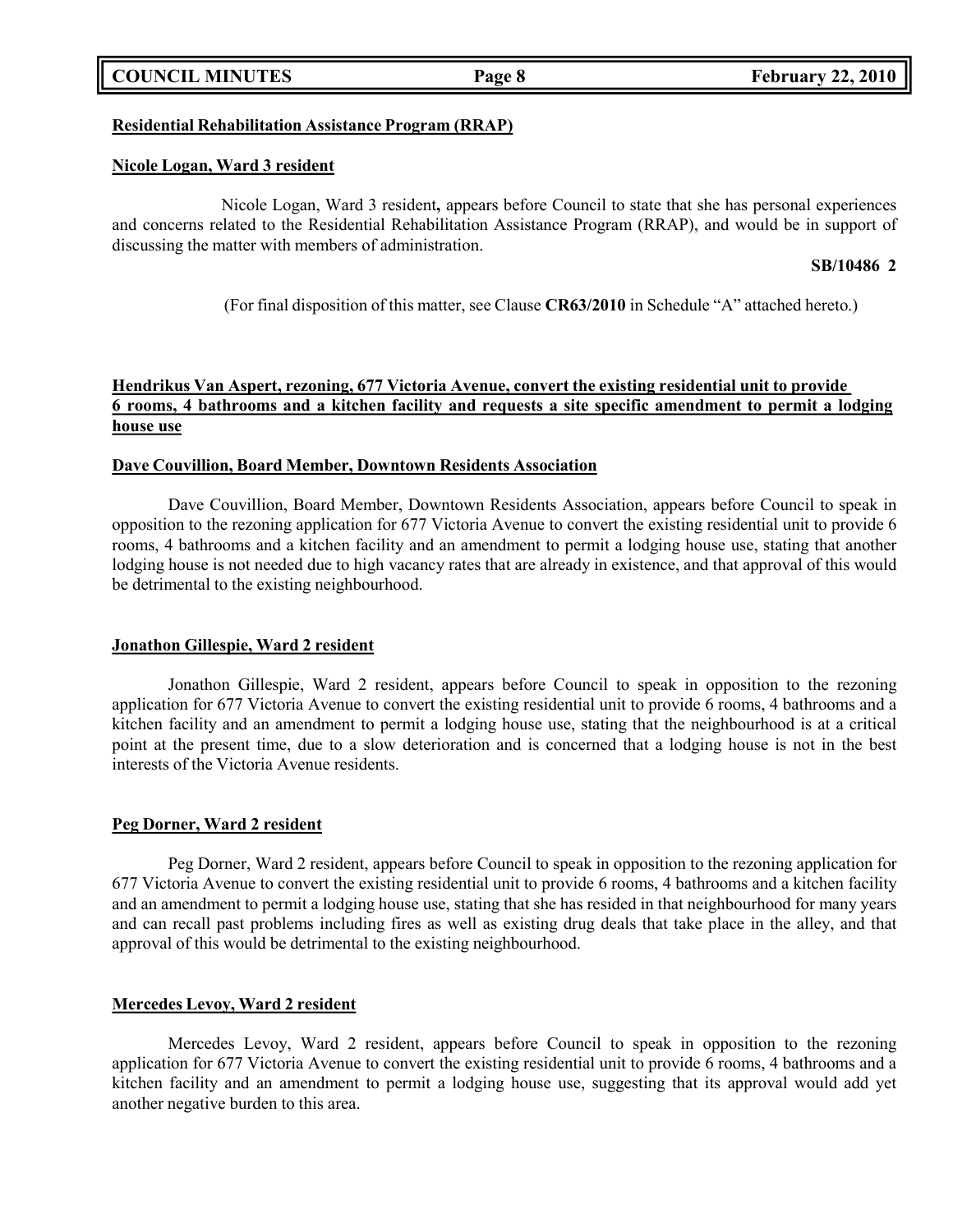## **COUNCIL MINUTES Page 9 February 22, 2010**

#### **Jerry Udell, Solicitor; and Hank Van Aspert, Applicant**

Jerry Udell, Solicitor; and Hank Van Aspert, Applicant, appear before Council to speak in support of the rezoning application for 677 Victoria Avenue to convert the existing residential unit to provide 6 rooms, 4 bathrooms and a kitchen facility and an amendment to permit a lodging house use, stating that this meets all planning policies, and that the owner of the property wants to protect his investment by having the best tenants possible, and has a good track record as a landlord, and concludes by claiming that there is a need for this, as St. Clair College has a growing presence in the nearby downtown area, and therefore there is a market for this.

As the Applicant has made reference to St. Clair College, Councillors Valentinis and Brister disclose an interest and abstain from voting on this matter.

Councillor Valentinis as Acting Mayor leaves the meeting at 7:00 o'clock p.m., and Councillor Jones assumes the Chair.

#### **ZB/10541** PAC 3

(For final disposition of this matter, see Clause **CR74/2010** in Schedule "A" attached hereto.)

Councillor Valentinis as Acting Mayor returns to the meeting at 7:02 o'clock p.m., and Councillor Jones returns to his seat at the Council table.

### **Retain Consultant re: Sandwich South Employment Lands Trunk Sanitary Sewer, Phase 4D**

#### **David Hanna, Ward 1 resident**

David Hanna, Ward 1 resident, appears before Council to speak in support of the recommendation to retain a consultant regarding the Sandwich South Employment Lands Trunk Sanitary Sewer, Phase 4D, and concludes by providing some additional options and planning tools that might be beneficial for this project.

#### **SW/10582** 5

(For final disposition of this matter, see Clause **CR66/2010** in Schedule "A" attached hereto.)

### **Tender 05-10 – Walker Road – Wyandotte Street East Intersection Improvements**

#### **Jake Rondot, President, Walkerville BIA**

Jake Rondot, President, Walkerville BIA, appears before Council to speak in support of the tender for Walker Road – Wyandotte Street East Intersection Improvements, and concludes by requesting that the matter include upgrades to eight street light poles to be replaced during construction of the new intersection, and the cost of those upgrades be borne by the City of Windsor, as they lie at the entranceway to a BIA, and what is designated one of Windsor's "Theme Street" areas.

#### **SW/10587** 8

(For final disposition of this matter, see Clause **CR69/2010** in Schedule "A" attached hereto.)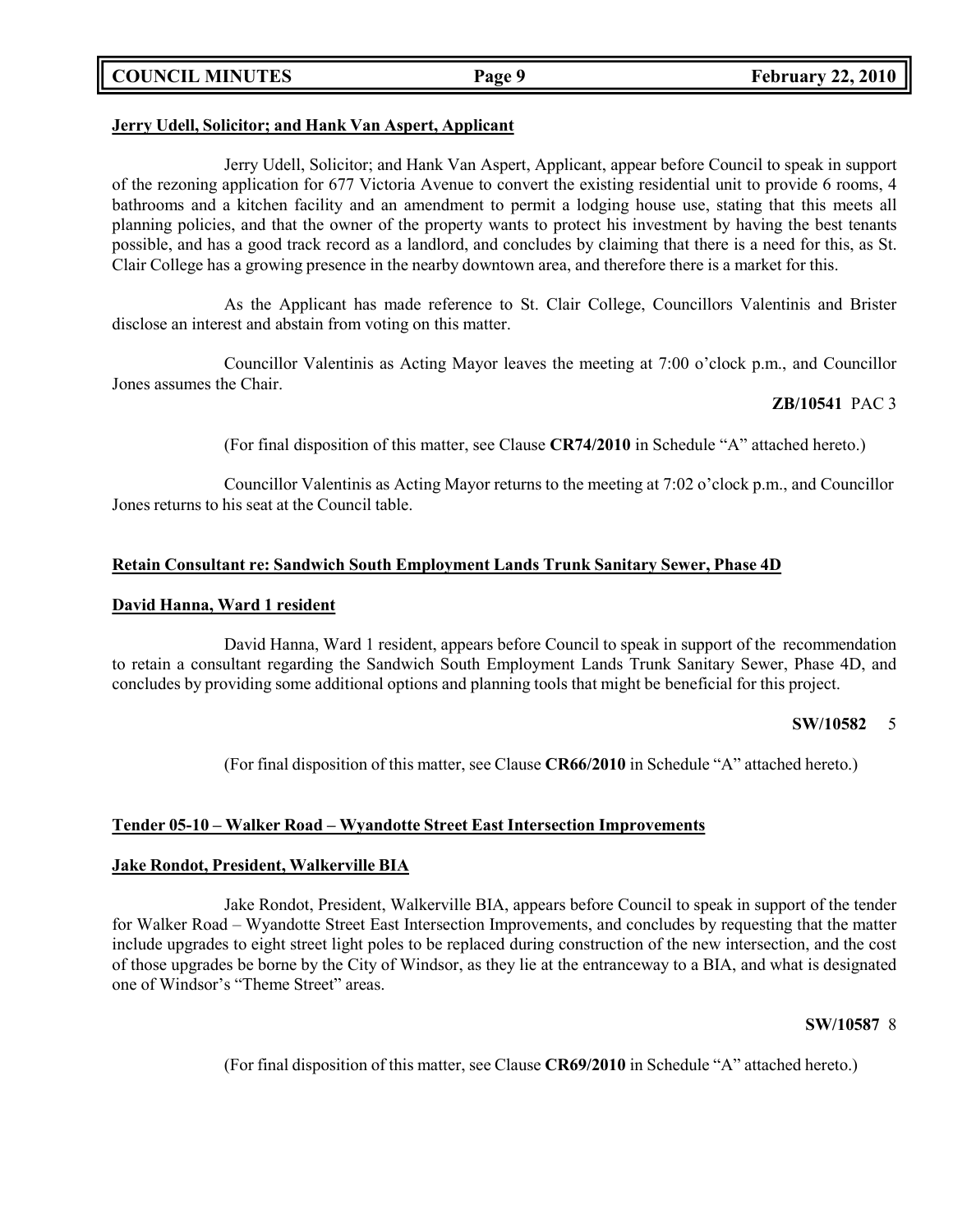| <b>COUNCIL MINUTES</b> |  |
|------------------------|--|
|------------------------|--|

# **Regular Business Items (for final disposition of these matters see Schedule "A" attached)**

Nil.

### **Consideration of Committee Reports**

Moved by Councillor Brister, seconded by Councillor Jones, **M66-2010** That **Report No. 276 of the Windsor Heritage Committee** of its meeting held January 13, 2010, **BE DEFERRED** to the March 1, 2010 meeting of Council to allow for clarification from Administration. Carried.

MB2010

Moved by Councillor Postma, seconded by Councillor Hatfield, **M67-2010** That Report **No. 1 of the Town & Gown Committee** of its meeting held January 22, 2010, **BE ADOPTED** as presented. Carried. Councillors Brister and Valentinis disclose an interest and abstain from voting on this matter.

MB2010

#### **By-laws**

Moved by Councillor Postma, seconded by Councillor Hatfield,

That the following By-laws No. 28-2010 through 34-2010 (inclusive), be introduced and read a first and second time:

- 28-2010 "A BY-LAW TO FURTHER AMEND ZONING BY-LAW NUMBER 8600"
- 29-2010 "A BY-LAW TO FURTHER AMEND BY-LAW NUMBER 9023 BEING A BY-LAW TO REGULATE VEHICULAR PARKING WITHIN THE LIMITS OF THE CITY OF WINDSOR ON MUNICIPAL STREETS, MUNICIPAL PARKING LOTS AND PRIVATE PROPERTIES"
- 30-2010 "A BY-LAW TO FURTHER AMEND ZONING BY-LAW NUMBER 8600**"**
- 31-2010 "A BY-LAW TO FURTHER AMEND ZONING BY-LAW NUMBER 8600"
- 32-2010 "A BY-LAW TO ESTABLISH LANDS AS A PUBLIC HIGHWAY KNOWN AS CALIFORNIA AVENUE, IN THE CITY OF WINDSOR"
- 33-2010 "A BY-LAW TO APPOINT VALERIE CRITCHLEY AS LICENCE COMMISSIONER FOR THE CORPORATION OF THE CITY OF WINDSOR, AND TO APPOINT GARY CIAN AS A DEPUTY LICENCE COMMISSIONER FOR THE CORPORATION OF THE CITY OF WINDSOR AND TO APPOINT MICHAEL CHANTLER AS A DEPUTY LICENCE COMMISSIONER FOR THE CORPORATION OF THE CITY OF WINDSOR AND TO AMEND THE DEFINITION OF LICENCE COMMISSIONER IN VARIOUS BYLAWS OF THE CORPORATION OF THE CITY OF WINDSOR"
- 34-2010 "A BY-LAW TO CONFIRM THE PROCEEDINGS OF THE COUNCIL OF THE CORPORATION OF THE CITY OF WINDSOR AT ITS MEETING HELD ON THE TWENTY-SECOND DAY OF FEBRUARY, 2010"

Carried.

**COUNCIL EXECUTE: Page 10 Page** 10 **February** 22, 2010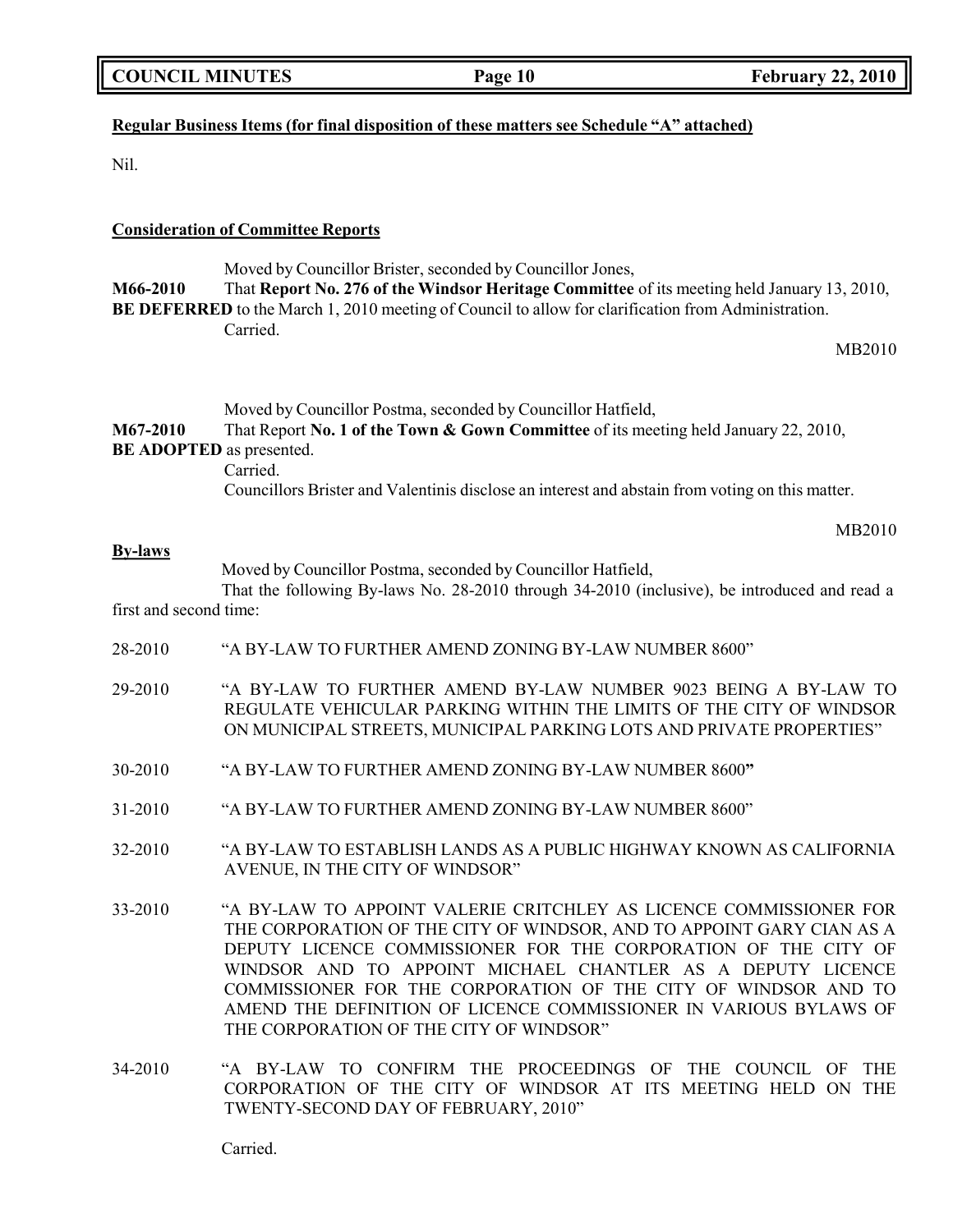| <b>COUNCIL MINUTES</b> | Page 11 | <b>February 22, 2010</b> |
|------------------------|---------|--------------------------|
|                        |         |                          |

Moved by Councillor Brister, seconded by Councillor Jones,

That the Committee of the Whole does now rise and report to Council respecting the business items considered by the Committee:

- **1) Communication Items (as amended)**
- **2) Consent Agenda (as amended)**
- **3) Items Deferred**
- **Items Referred**
- **4) Consideration of the Balance of Business Items (see Schedule "A")**
- **5) Committee Reports (as amended)**
- **6) By-laws given first and second readings (as presented)**

Carried.

#### **Notices of Motion**

None presented.

#### **Third Reading of By-laws**

Moved by Councillor Postma, seconded by Councillor Halberstadt,

That the following By-laws No. 28-2010 through 34-2010 (inclusive), having been read a first and second time be now read a third time and finally passed and that the Acting Mayor and Clerk **BE AUTHORIZED** to sign and seal the same notwithstanding any contrary provision of the Council.

Carried.

#### **Petitions**

None presented.

### **Council Questions**

Moved by Councillor Brister, seconded by Councillor Postma,

**M68-2010** That the Council Questions arising from the previous meeting of Council and listed by the Clerk **BE NOW CONSIDERED** for purposes of discussion, and further, that the Administration **BE DIRECTED** to proceed with the necessary actions to respond to the Council Questions consistent with Council's instructions. Carried.

ACOQ2010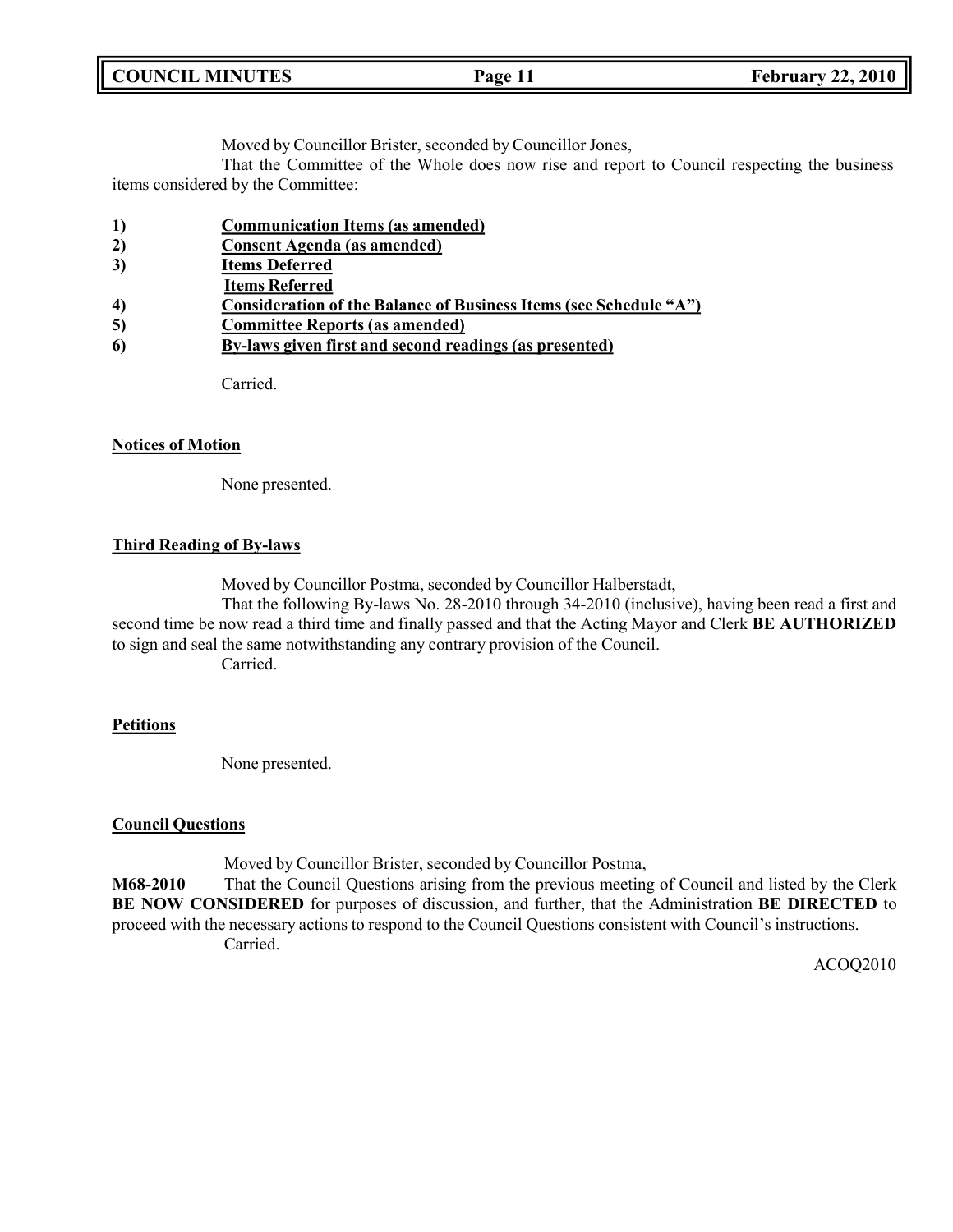# **COUNCIL MINUTES Page 12 February 22, 2010**

#### **PROPOSED IN-CAMERA AGENDA FOR MARCH 1, 2010**

Moved by Councillor Postma, seconded by Councillor Hatfield,

**M69-2010** That the following proposed In Camera Agenda for March 1, 2010, **BE APPROVED**:

| Item<br>No. | <b>Subject</b>                                                          | Section – Pursuant to Municipal Act,<br>2001, as amended |
|-------------|-------------------------------------------------------------------------|----------------------------------------------------------|
|             | Border Update – update on Legal matters (verbal report<br>as necessary) | $239(2)(a)$ , (c), (e) and (f)                           |

and further, that in accordance with By-law 46-2003, the Chief Administrative Officer, in consultation with the Mayor **BE AUTHORIZED** to add matters deemed to be of an urgent or time sensitive nature. Carried.

ACO2010

#### **Adjournment**

Moved by Councillor Brister, seconded by Councillor Jones,

of the Mayor. That this Council meeting stand adjourned until the next regular meeting of Council or at the call

Carried.

Accordingly, the meeting is adjourned at 7:35 o'clock p.m.

**ACTING MAYOR**

**CITY CLERK**

### **THIS IS A DRAFT COPY**

### **DEPUTY CITY CLERK/SENIOR MANAGER OF COUNCIL SERVICES**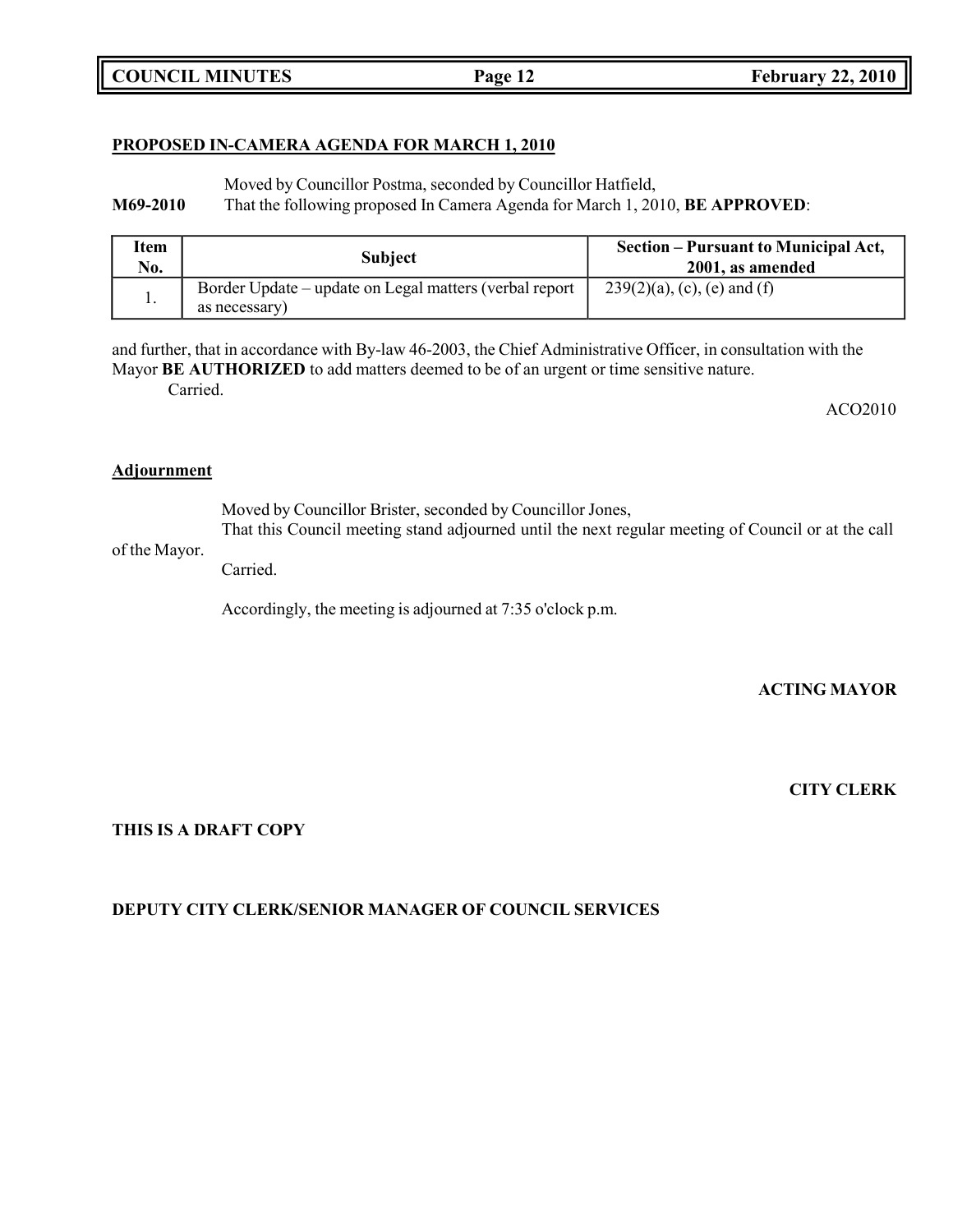# **COUNCIL MINUTES Page 13 February 22, 2010**

#### Jones Postma

#### CR62/2010

That the report of the City Planner dated January 11, 2010 entitled "Response to CQ107-2009 – 3945 Matchette Rd." **BE DEFERRED** two weeks to allow for further information exchange between the involved parties.

Carried.

Report Number **14496 ZS/10093 1**

Internal Distribution Planning [Don Wilson] City Planner Chief Building Official City Solicitor Council Secretariat - re Council Question

Brister Postma

### CR63/2010

I. That **APPROVAL BE GIVEN** for Administration to amend the existing *Residential Rehabilitation Assistance Program* (RRAP) dated October 16, 1995 and continue to act as the Delivery Agent on behalf of *Canada Mortgage and Housing* (CMHC) with a termination date of June 30, 2011, and that no new commitments shall be made by the City after March 31, 2011. Following March 31, 2011 until the termination date, the City shall work only on existing/open files, with an option to renew on an annual basis, and that the Chief Administrative Officer and the Clerk **BE AUTHORIZED** to sign a Letter of Amendment satisfactory in form to the City Solicitor; and,

II. That **APPROVAL BE GIVEN** to Administration to execute the 2009/2010 budget Allocation Agency Agreement with the amended Guidelines and Procedures between CMHC and the City of Windsor; and,

III. That Administration undertake follow-up discussions with Ms. Nicole Logan regarding her concerns pertaining to the RRAP program.

Carried.

Internal Distribution

Report Number **14262 SB/10486 2**

Building [Lee Anne Doyle, Chief Building Official] Community Development & Health Commissioner Executive Director, Housing & Children's Services City Solicitor

Hatfield Halberstadt

### CR64/2010

THAT City Council **APPROVE** a request for sponsorship in the amount of \$2,000 for the Ontario Municipal Administrators' Association Spring Conference hosted by Windsor Essex and held at Caesars Windsor April 28 to 30, 2010, to **BE FUNDED** from the existing economic development budget in the CAO's Office.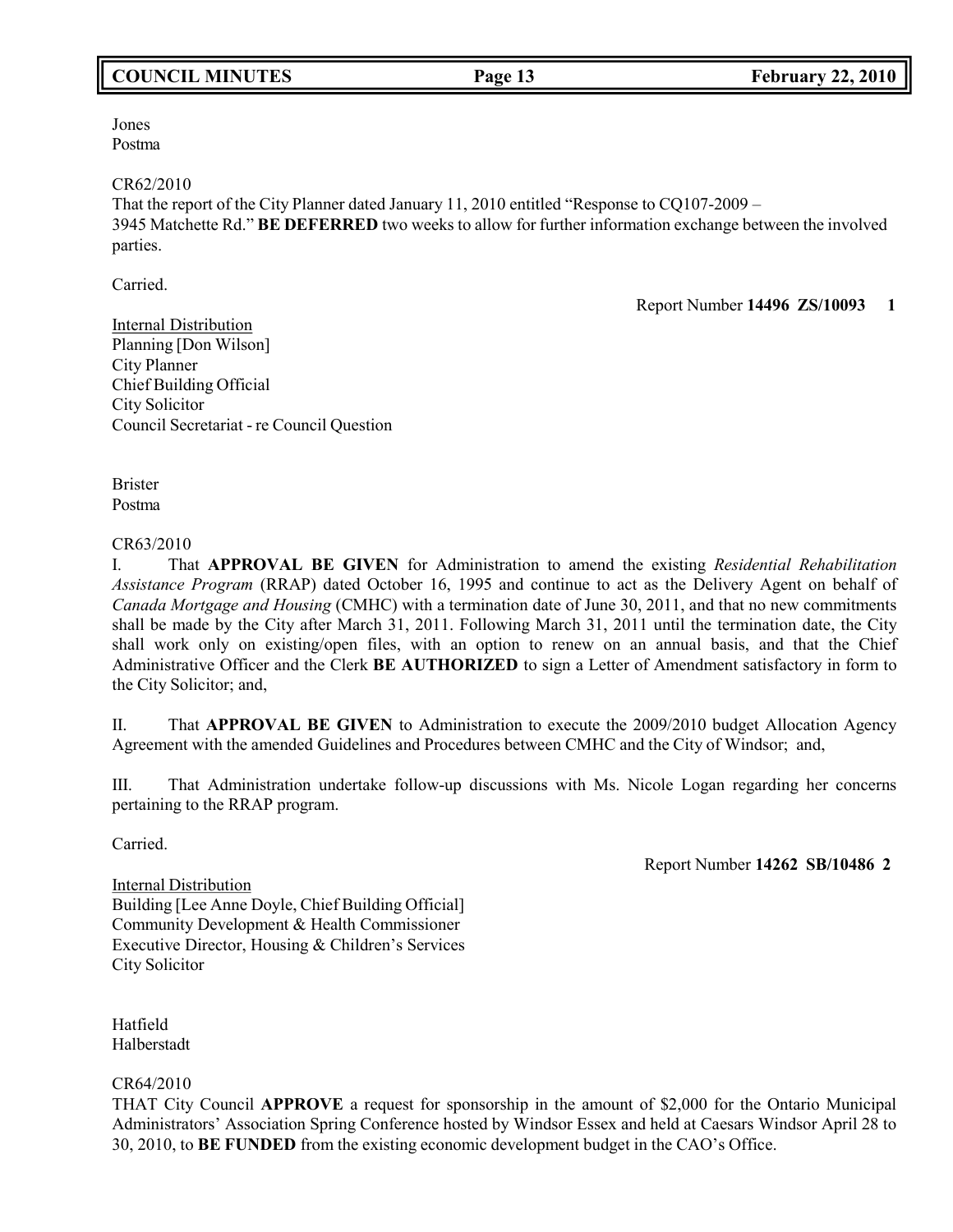# **COUNCIL MINUTES Page 14 February 22, 2010**

Carried.

Report Number **14517 GM2010 C3**

Report Number **14489 SW/10583 C4**

Internal Distribution Chief Administrative Officer [Helga Reidel] Chief Financial Officer/City Treasurer

Hatfield Halberstadt

#### CR65/2010

- **I.** That, in view of the City of Windsor's intention to initiate the construction of curbs and gutters and boulevard restoration on Lloyd George Boulevard from Rose Street to Grand Boulevard, as shown located on **attached** Drawing C-3052, the **attached** report of the City Engineer to address the requirements of Section 6 of Ontario Regulation 586/06, **BE APPROVED** and the requirements regarding the notices to the public and owners of the lots liable to be specially charged with respect to the work, as required by Section 5 of Ontario Regulation 586/06, **BE UNDERTAKEN**, said notices to be in content as per the report of the City Engineer.
- **II.** That, assuming a sufficiently signed petition against the Lloyd George project is **NOT** received, the City Engineer **BE AUTHORIZED** to proceed with the tendering and Award of Tender to the low bidder, subject to the tender meeting project specifications, and being within the approved estimated budget; and subject to the terms and conditions of the City of Windsor's Purchasing By-law 400-2004; and that the Chief Administrative Officer and City Clerk **BE AUTHORIZED** to sign a contract with the low tenderer, satisfactory in form to the City Solicitor, in financial content to the City Treasurer, and in technical content to the City Engineer.
- **III.** That the City Engineer **BE REQUIRED** to provide a Reconciliation Report to Council on the Tender Award.

Carried.

**Appendices** 

Drawing C-3052

Internal Distribution Public Works [Paul Mourad**]** City Engineer Manager of Purchasing and Risk Management Chief Financial Officer/City Treasurer City Solicitor

Brister Hatfield

### CR66/2010

That CR260/2009 **BE AMENDED** to reflect the revised fees payable to Meo & Associates Inc. for engineering services in conjunction with the Sandwich South Employment Lands Trunk Sanitary Sewer, Phase 4D, in the amount of \$644,572.00 + GST, and that the CAO and City Clerk **BE AUTHORIZED** to sign the necessary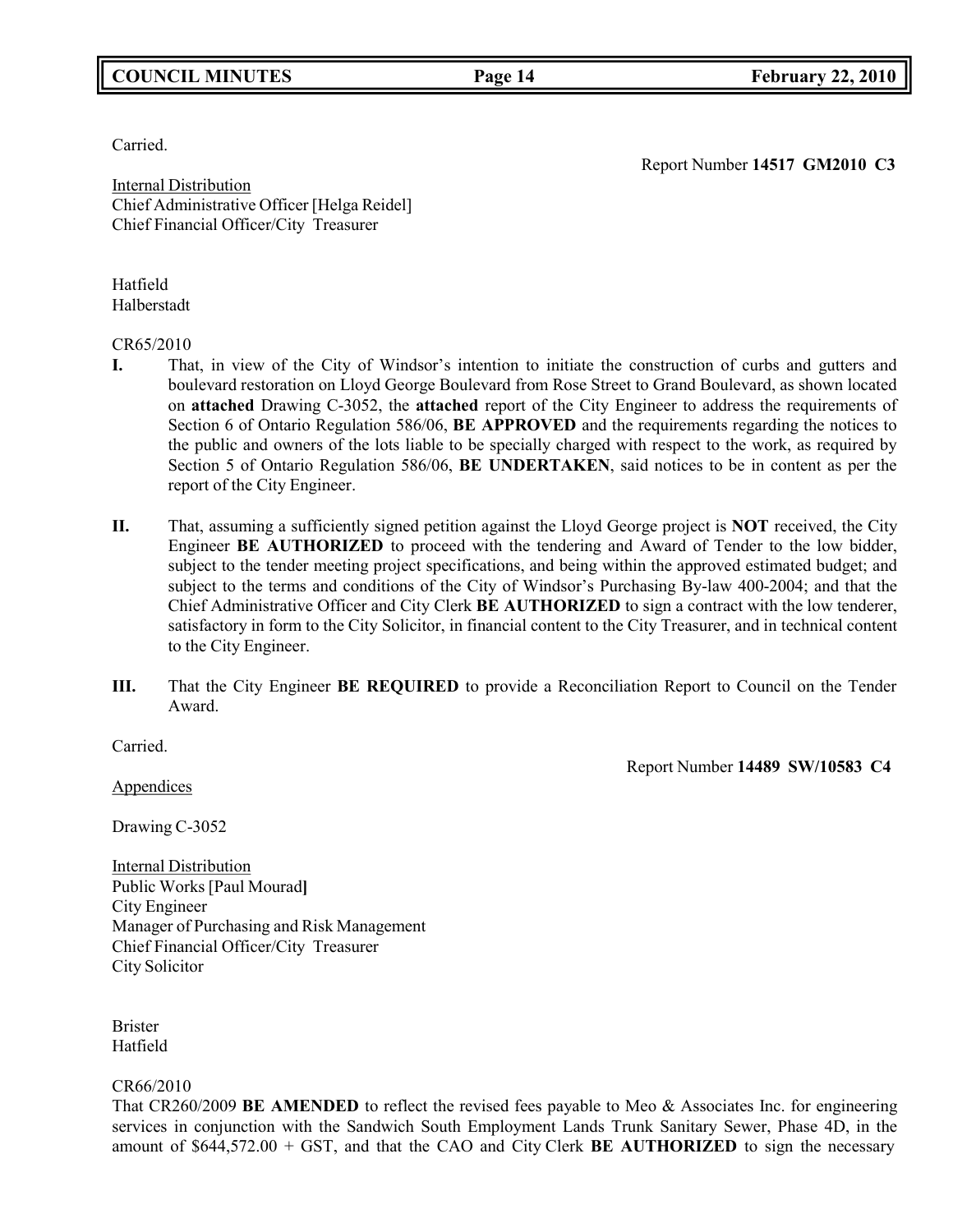# **COUNCIL MINUTES Page 15 February 22, 2010**

contracts satisfactory in form to the City Solicitor, in technical content to the City Engineer and in financial content to the City Treasurer.

Carried.

Report Number **14504 SW/10582 5**

Internal Distribution Public Works [Andrew Dowie] City Engineer Chief Financial Officer/City Treasurer City Solicitor

Hatfield Halberstadt

CR67/2010

- I. That the Lou Romano Water Reclamation Plant Expansion Project Steering Committee Report on the Award of Tender 106-09, attached as Schedule A, **BE RECEIVED** for information, and
- II. That the following low tender for the Administration Building Modifications and Process Improvements (Tender 106-09) under the Lou Romano Water Reclamation Plant Expansion and Upgrade Project **BE ACCEPTED:**

| <b>TENDERER:</b>           | Oscar Construction Company Ltd.<br>2025 Blackacre Dr., PO Box 21<br>Windsor, ON N0R 1L0 |
|----------------------------|-----------------------------------------------------------------------------------------|
| <b>TENDER NO.:</b>         | 106-09                                                                                  |
| <b>BASE TENDER:</b>        | \$5,727,704.56(plus G.S.T.)                                                             |
| <b>PROVISIONAL ITEMS:</b>  | \$856,967.33(plus G.S.T.)                                                               |
| <b>TOTAL TENDER PRICE:</b> | \$6,584,671.89 (plus G.S.T.)                                                            |
| <b>ACCOUNT CHARGED:</b>    | 007-5410-1790-02942-7014532                                                             |

and further that the Chief Administrative Officer and City Clerk **BE AUTHORIZED** to sign a contract with the low tenderer, satisfactory in form to the City Solicitor, in financial content to the City Treasurer and in technical content to the City Engineer, and

III. That the Chief Administrative Officer and the City Clerk **BE AUTHORIZED** to sign an amending agreement with Stantec Consulting Ltd. for additional engineering services at a total cost not to exceed \$273,000 which includes \$17,500 for Site Services related to the provisional items (all including CPI rate adjustments), plus GST, satisfactory in form to the City Solicitor, in financial content to the City Treasurer, and in technical content to the City Engineer.

Carried.

Report Number **14529 SW/10586 C6**

**Appendices** Report

Internal Distribution Public Works[Antonio Bietola] City Engineer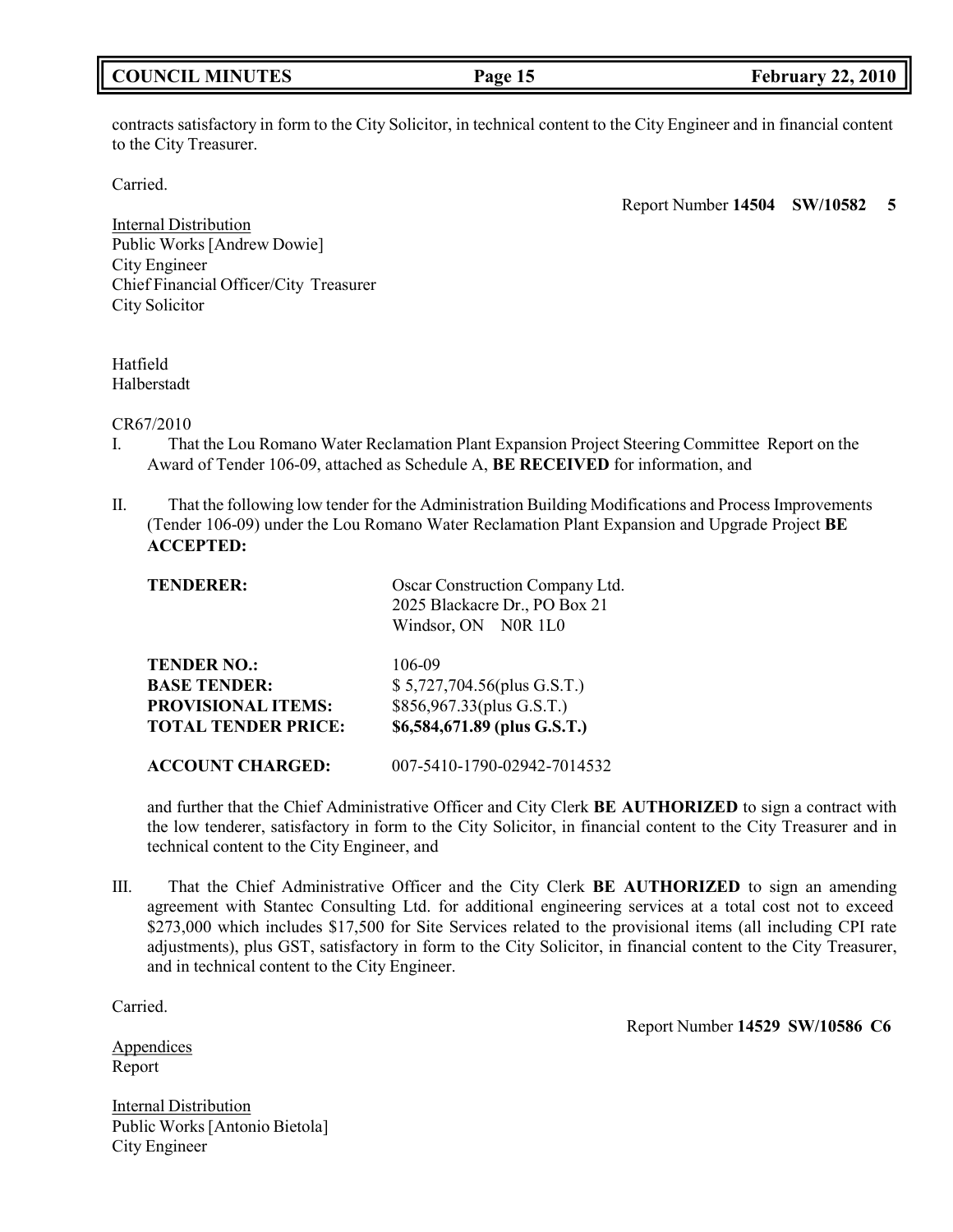# **COUNCIL MINUTES Page 16 February 22, 2010**

#### Manager of Purchasing and Risk Management Chief Financial Officer/City Treasurer City Solicitor

Hatfield Halberstadt

CR68/2010

- a) THAT the report from the Executive Director of Housing and Children Services dated February 8, 2010, regarding the Capital Funding component of the Canada-Ontario Affordable Housing Program Extension 2009 (COAHPE) **BE APPROVED**; and
- b) THAT Council **RECOMMEND** the projects selected by the COAHPE RFP 115-09 Evaluation Committee to the Ministry of Municipal Affairs and Housing.

Carried.

Report Number **14527 GH/6905 C7**

Internal Distribution Community Health and Development [Rob Oleynik] Community Development & Health Commissioner Executive Director, Housing & Children's Services Chief Financial Officer/City Treasurer City Solicitor

Halberstadt Postma

CR69/2010

**I.** That the following low tender **BE ACCEPTED:**

<span id="page-15-0"></span>

| TENDERER:           | J & J Lepera Infrastructures Inc.<br>2679 Howard Ave.<br>Windsor, Ontario N8X 3X2 |
|---------------------|-----------------------------------------------------------------------------------|
| <b>TENDER NO.:</b>  | $0.5 - 10$                                                                        |
| TOTAL TENDER PRICE: | \$3,325,121.00 (excluding GST)                                                    |

and that the Chief Administrative Officer and City Clerk **BE AUTHORIZED** to sign a contract with the low tenderer, satisfactory in technical content to the City Engineer, in financial content to the City Treasurer, and in form to the City Solicitor. The costs will be charged to chartfield 007-5410-1790-30720- 7092018.

- **II.** That **APPROVAL BE GIVEN** to undertake an expenditure of \$3,879,599 (excluding GST), for the construction of Walker Road –Wyandotte Street East Intersection Improvements, to be funded from Project ID# 7092018 (Walker-Wyandotte Intersection Improvements)
- **III.** That **APPROVAL BE GIVEN** to transfer \$728,479 from Project ID #7052006 (Wyandotte Rail Structure & Intersection Improvements) to Project ID#7092018 (Walker-Wyandotte Intersection Improvements), AND close Project ID #7052006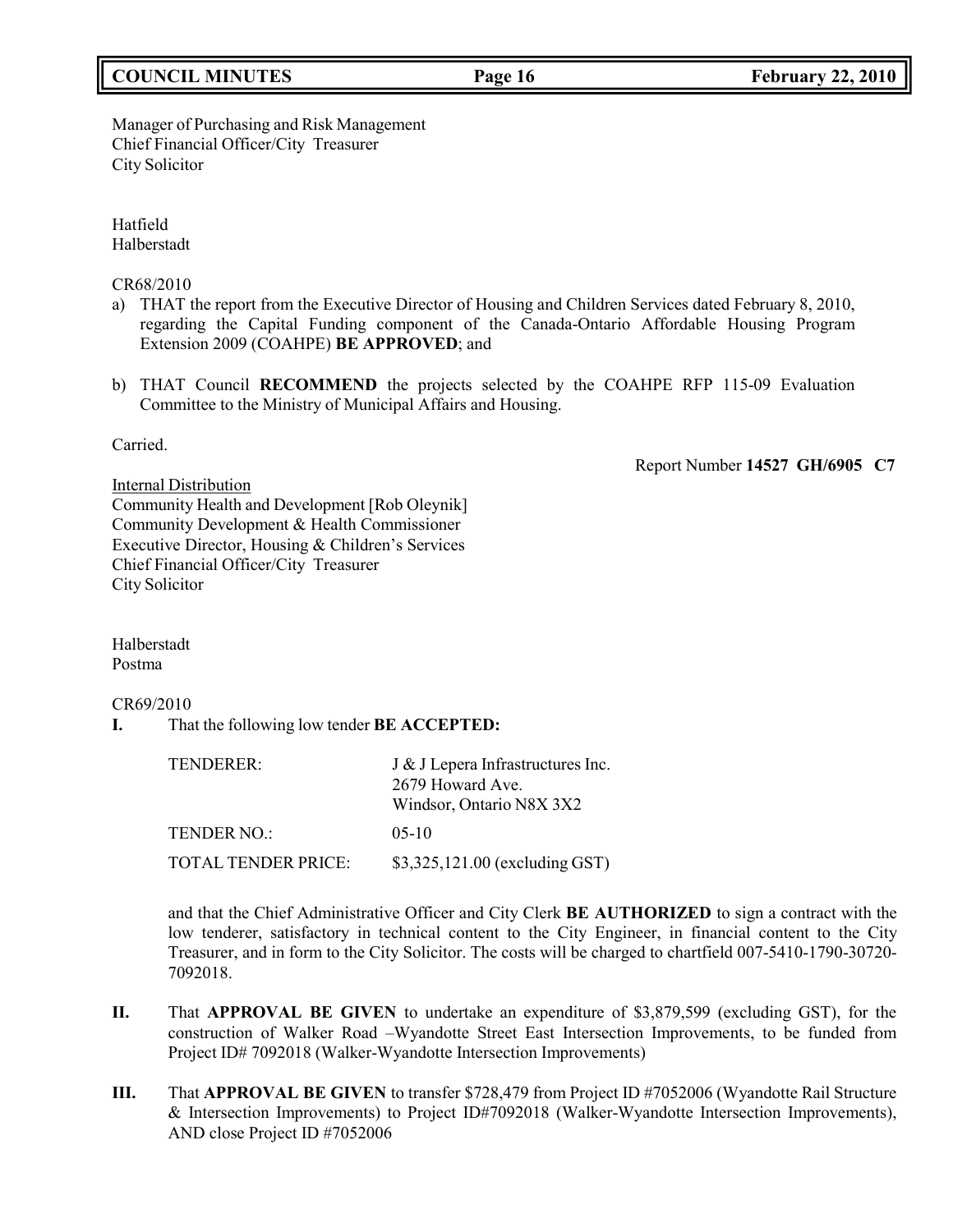### **IV.** That **APPROVAL BE GIVEN** to transfer \$652,453 from Project ID #7033118 (East Riverside Planning District - Wyandotte East Extension Phase 3) to Project ID#7092018 (Walker-Wyandotte Intersection Improvements),

V. That **APPROVAL BE GIVEN** to include within the subject tender the "theme street" and lighting upgrades, inclusive of matching the Walkerville Business Improvement Area (BIA) street lights.

Carried.

Report Number **14522 SW/10587 8**

**COUNCIL EXECUTE: Page 17 February** 22, 2010

Internal Distribution Public Works [Jane He] City Engineer Manager of Purchasing and Risk Management Chief Financial Officer/City Treasurer City Solicitor

Hatfield Halberstadt

CR70/2010

I. THAT the following low tender **BE ACCEPTED:**

| <b>Tenderer:</b>             | <b>Bear Construction</b><br>1074 Crawford Avenue<br>Windsor, Ontario |  |
|------------------------------|----------------------------------------------------------------------|--|
| Work:                        | Rehabilitation of Lauzon & Bruce Structures<br>Tender $\#09-10$      |  |
| <b>Total Tendered Price:</b> | \$478,667.00 (excluding GST)                                         |  |
| <b>Accounts Charged:</b>     | 007-5310-1790-02942-7091024                                          |  |

AND THAT the Chief Administrative Officer and City Clerk **BE AUTHORIZED** to sign a contract, satisfactory in form to the City Solicitor, technical content to the City Engineer, and financial content to the Chief Financial Officer & City Treasurer, with Bear Construction for Tender No. 09-10.

- II. THAT **APPROVAL BE GIVEN** to undertake an expenditure of \$478,667.00 for the bridge rehabilitation of Lauzon & Bruce structures, to be funded from the approved 2009 Capital Budget of \$2,500,000.00 for Bridge Rehabilitation (Project ID No. 7091024). Lauzon Bridge was pre-approved for 2009 Budget under C.R. 469/2008 and administration included Bruce Avenue Structure in same tender to achieve more competitive pricing.
- III. THAT **APPROVAL BE GIVEN** to undertake an expenditure of up to an amount of \$100,000., plus GST, for the retention of R.C. Spencer Inc., for site observation and contract administration of Tender No. 09-10, in accordance with their Proposal for Engineering Services dated May 26, 2009, said fee to be in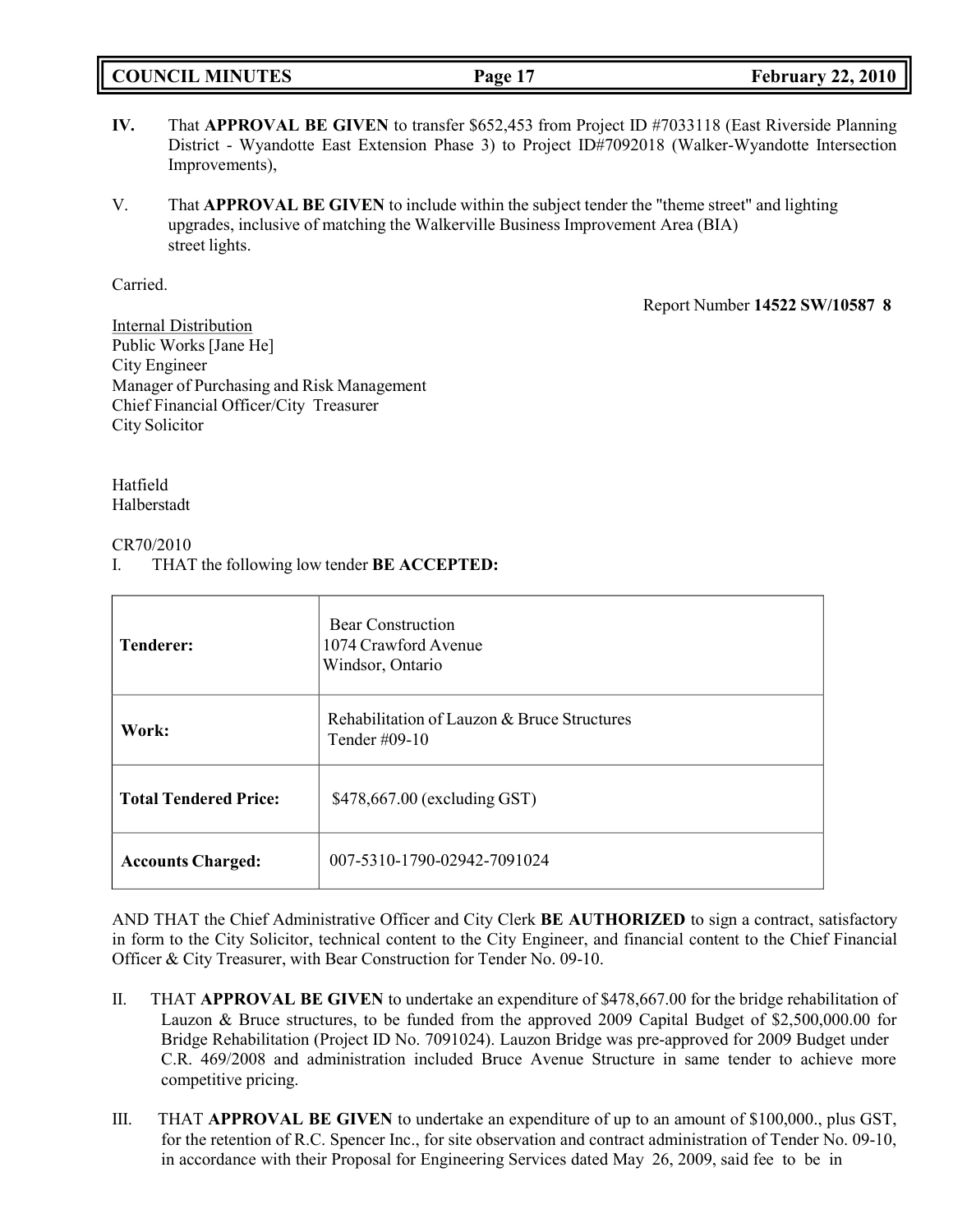# **COUNCIL MINUTES Page 18 February 22, 2010**

# accordance with the most recent Schedule of Fees published by the Professional Engineers of Ontario; and further, that the Chief Administrative Officer and City Clerk **BE AUTHORIZED** to sign an agreement, satisfactory in form to the City Solicitor, in financial content to the City Treasurer, and in technical content to the City Engineer.

Carried.

Report Number **14514 SW/10589 C9**

Internal Distribution Public Works[Mark Winterton] City Engineer Executive Director of Operations Manager of Purchasing and Risk Management Chief Financial Officer/City Treasurer City Solicitor

Hatfield Halberstadt

CR71/2010

That Council **APPROVE** the issuance of a Purchase Order in an amount not to exceed \$264,800.00 U.S.  $(S278,729 \text{ CDN assuming } $1 \text{ CDN} = $0.95 \text{ U.S.})$  to Kimley-Horn and Assoc., Inc. 7878 N. 16<sup>th</sup> Street, Suite 300, Phoenix, Arizona, 85020 for the following works of the Computerized Traffic Signal System/Advanced Traffic Management System upgrade:

| <b>DESCRIPTION OF WORK</b>              | \$ COST (U.S. FUNDS) |
|-----------------------------------------|----------------------|
| <b>Controller Firmware Integration</b>  | 107,500              |
| IP over Fiber Integration               | 29,500               |
| IP over Copper Integration              | 32,000               |
| IP over Wireless Integration            | 32,000               |
| TOC Equipment Upgrade                   | 28,300               |
| <b>Operational and Fielding Testing</b> | 15,500               |
| Training                                | 8,500                |
| Summary Report and Deployment Plan      | 11,500               |
| <b>TOTAL</b>                            | \$264,800            |

Carried.

Report Number **14502 ST/8768 C10**

Internal Distribution Public Works [John S. Wolf] Executive Director of Operations City Engineer Manager of Purchasing and Risk Management Chief Financial Officer/City Treasurer City Solicitor

Brister Postma

CR72/2010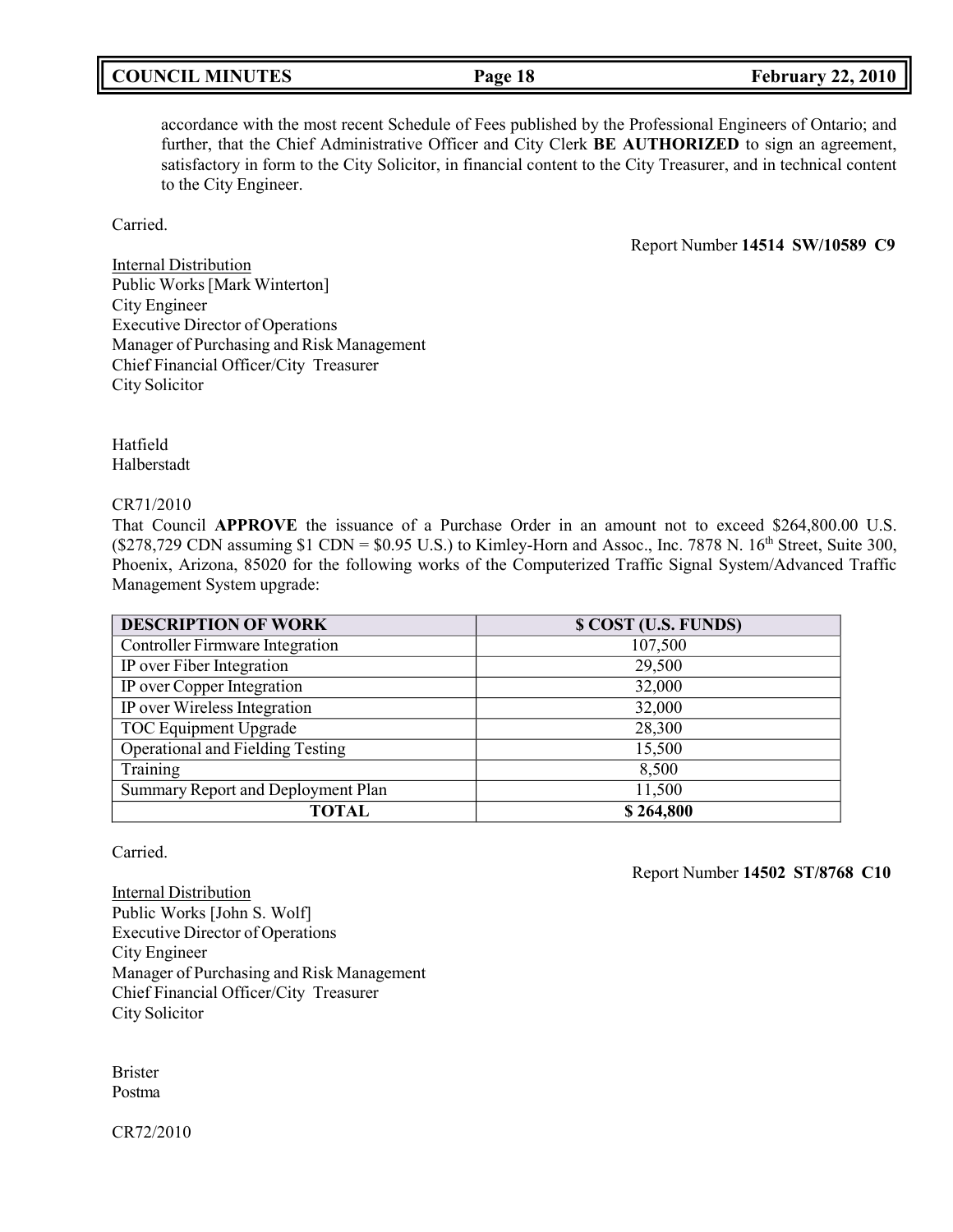# **COUNCIL MINUTES Page 19 February 22, 2010**

I That an amendment to Zoning By-law 8600 requested by KFJ Holdings Ltd. **BE APPROVED** changing the zoning of Lots 203 and 204, Part of Lots 223 and 216, Part of Block "C", Part of Homesite Avenue, and Part of the alley (designated as Parts 1,2,3,4 and 5, 12R-18423), Registered Plan 1153 by adding a site specific provision to permit the following additional uses:

Athletic or sports facility; club; health studio; A place of entertainment and recreation; a private hall; Garden Centre; Micro-brewery; Self-storage facility

II Further, for Lots 203 and 204, Part of Lots 223 and 216, Part of Block "C", Part of Homesite Avenue, and Part of the alley (designated as Parts 1,2,3,4 and 5, 12R-18423), Registered Plan 1153, a minimum of 88 parking spaces shall be required.

Carried.

Report Number **14508 ZB/10511 PAC 1**

Internal Distribution City Planner Manager of Development Chief Building Official City Engineer City Solicitor Zoning Clerk - Council Services Licence Commissioner

Postma Brister

### CR73/2010

That the report of the Planning Advisory Committee dated February 22, 2010, respecting the rezoning application of Zeno Hadadean, 3501 Victoria Boulevard, to permit vehicular access to a garage from Beals Street West **BE DEFERRED** to the March 29, 2010 meeting of Council to allow the Applicant to gather additional background information that may be of importance to Council in the decision making process, and to allow for Councillor Dilkens to be in attendance.

Carried.

Report Number **14510 ZB/10540 PAC 2**

Internal Distribution City Planner Manager of Development Chief Building Official City Engineer City Solicitor Zoning Clerk - Council Services Licence Commissioner

Halberstadt Postma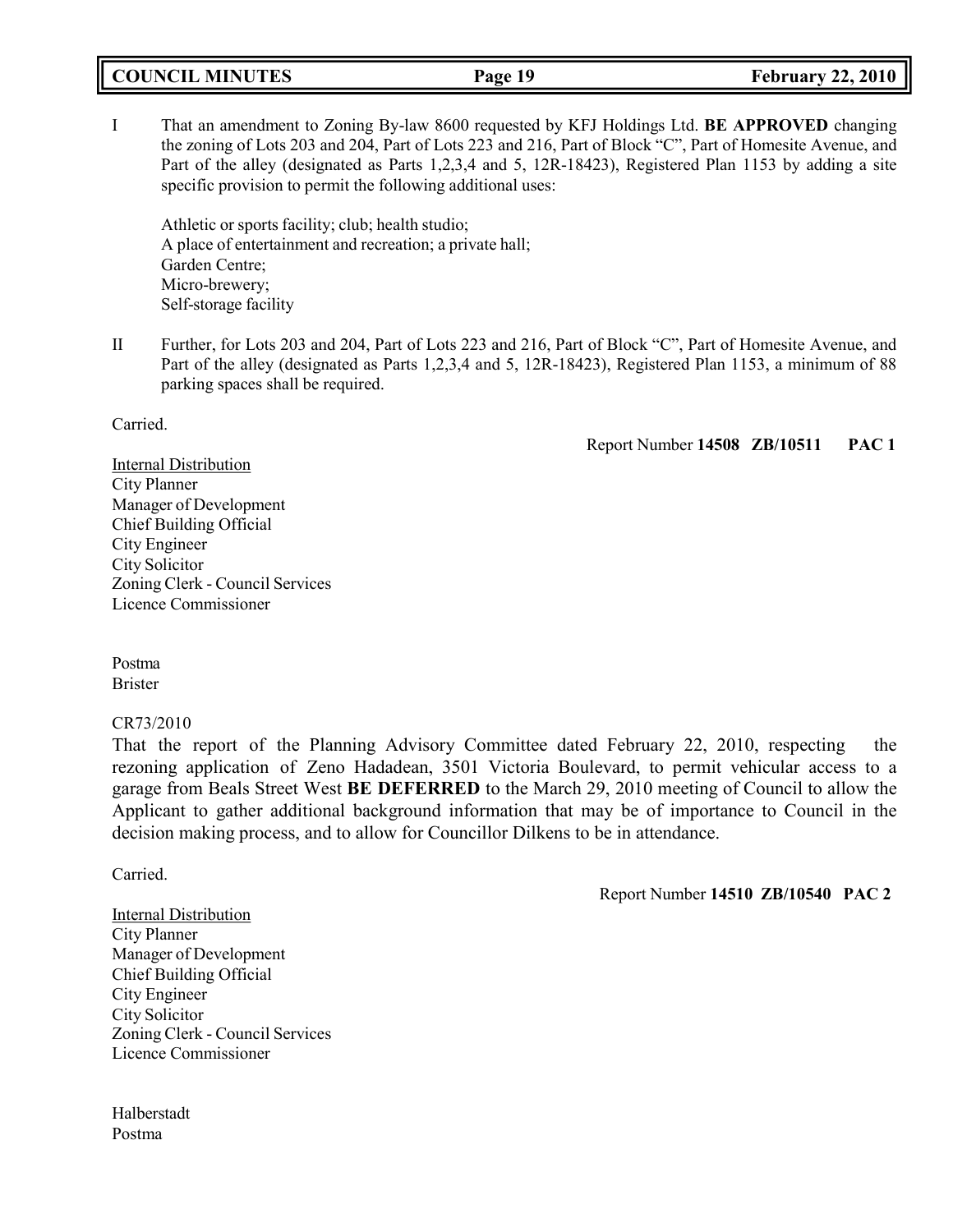# **COUNCIL MINUTES Page 20 February 22, 2010**

#### CR74/2010

That the report of the Planning Advisory Committee dated February 22, 2010, respecting the "rezoning application of Hendrikus Van Aspert, 677 Victoria Avenue, to convert the existing residential unit to provide 6 rooms, 4 bathrooms and a kitchen facility and requests a site specific amendment to permit a lodging house use" **BE DEFERRED** to the March 1, 2010 meeting of Council to allow for a greater number of Councillors to be in attendance.

### Carried.

Councillors Brister and Valentinis disclose an interest and abstain from voting on this matter.

Report Number **14511 ZB/10541 PAC 3**

Internal Distribution City Planner Manager of Development Chief Building Official City Engineer City Solicitor Zoning Clerk - Council Services Licence Commissioner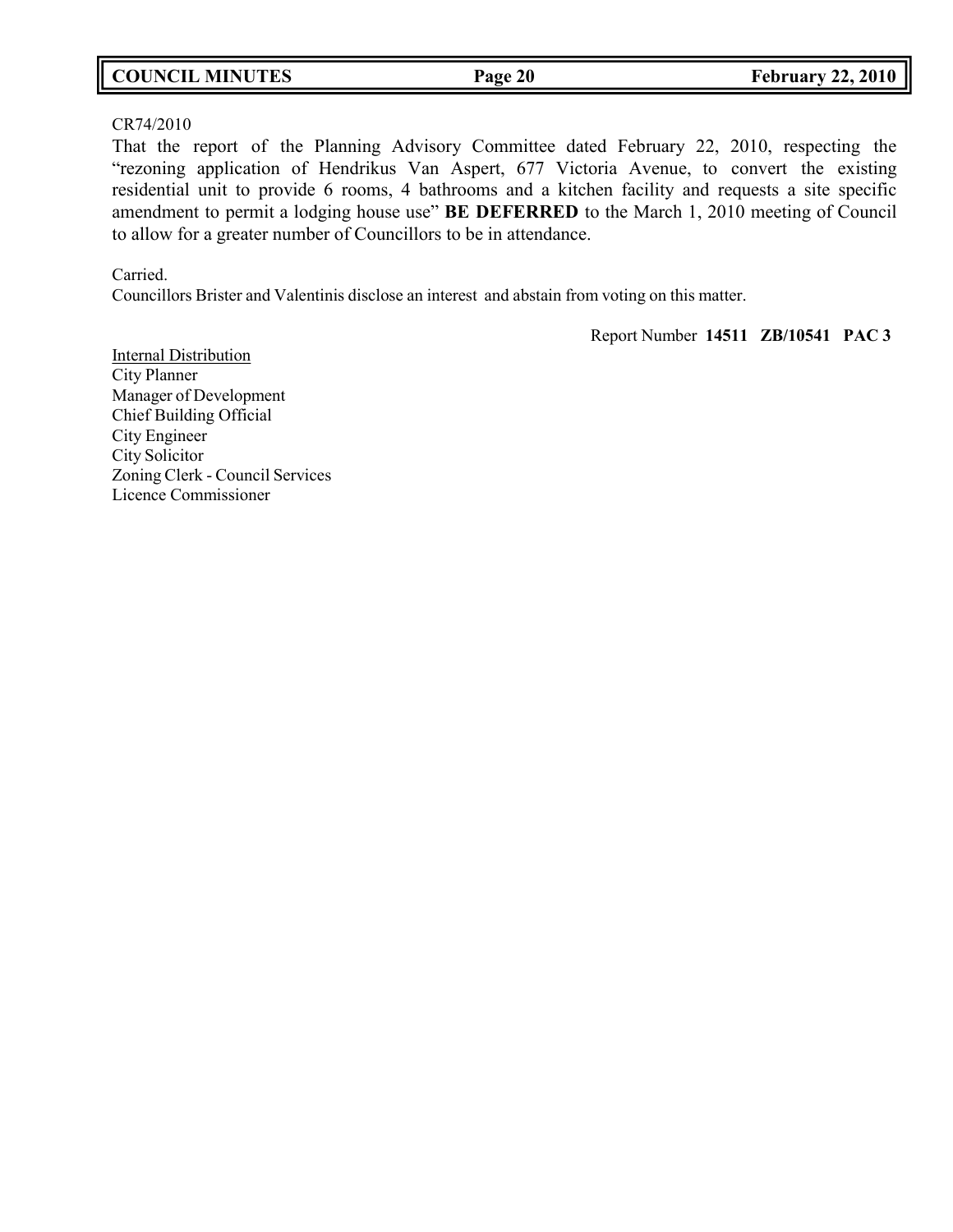**COUNCIL MINUTES Page 21 February 22, 2010**

**DEFERRED** to the March 1, 2010 meeting of Council to allow for clarification from Administration by Council at its meeting held February 22, 2010 **[M66-2010]** MLM/ Windsor, Ontario March 1, 2010

REPORT NO. 276 of the Windsor Heritage Committee at its meeting held January 13, 2010 5:30 o'clock p.m. Meeting Room 407, 400 City Hall Square East

Present: Robin Easterbrook, Acting Chair Councillor Percy Hatfield Tony Amato Andrew Foot Simon Chamely Janis Marchand Jeffrey Mellow Noreen Slack

Your Committee submits the following recommendation:

That the statement included in Committee Report No. 236, "That the Windsor Heritage Committee be authorized to update the Windsor Heritage Properties Inventory/Register as additional information is brought forward, and to keep Council informed of such updates", **BE RESCINDED**.

NOTE: Committee Report No. 236, dated August 27, 2007, is attached.

ACTING CHAIR

COUNCIL COMMITTEE COORDINATOR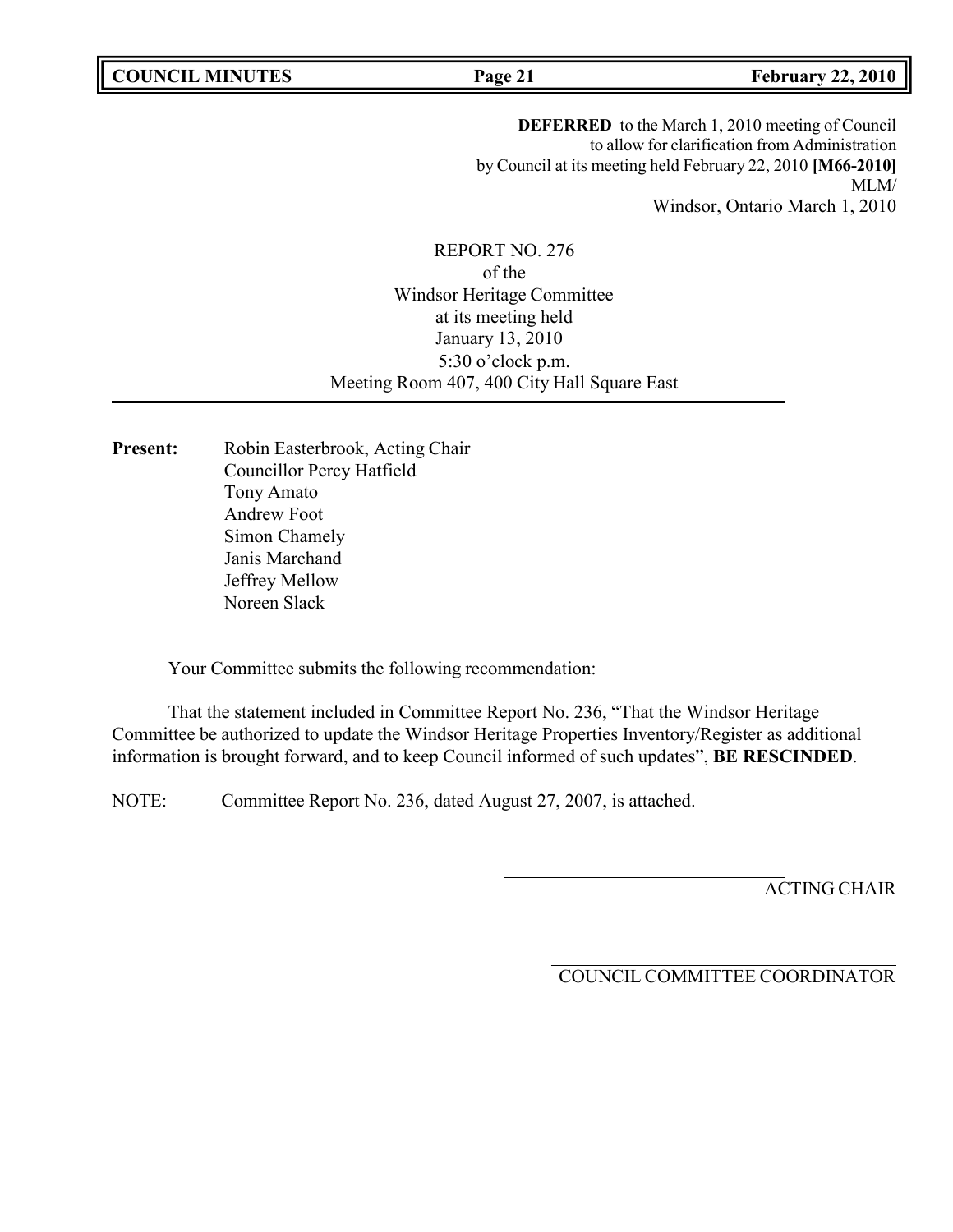ADOPTED by Council at its meeting held August 27, 2007 [**M228-20**07] KK/ Windsor, Ontario August 27, 2007

REPORT NO. 236 of the Windsor Heritage Committee at its meeting held August 1, 2007 at 5:30 o'clock p.m. Room 405, 400 City Hall Square East

**Present:** Greg Heil, Chair Councillor Dave Brister Tony Amato Lynn Raeburn Baker John Bewsher Robin Easterbrook Andrew Foot John Hrovat Sabina Tunea

Your Committee submits the following recommendation:

That the attached updated Windsor Heritage Properties Inventory **BE APPROVED**; and further,

That the properties listed on the Windsor Heritage Properties Inventory with a "R" (Register) or "D" (Designated) classification **BE ADOPTED** as the municipal Register of properties of cultural heritage value or interest as provided for under the *Ontario Heritage Act*; and further,

That the Windsor Heritage Committee **BE AUTHORIZED** to update the Windsor Heritage Properties Inventory/Register as additional information is brought forward, and to keep Council informed of such updates; and further,

That the Heritage Planner **BE REQUESTED** to post the updated Windsor Heritage Properties Inventory/Register for public access on the City of Windsor website and update the City of Windsor EIS system accordingly.

**CHAIR** 

COMMITTEE COORDINATOR